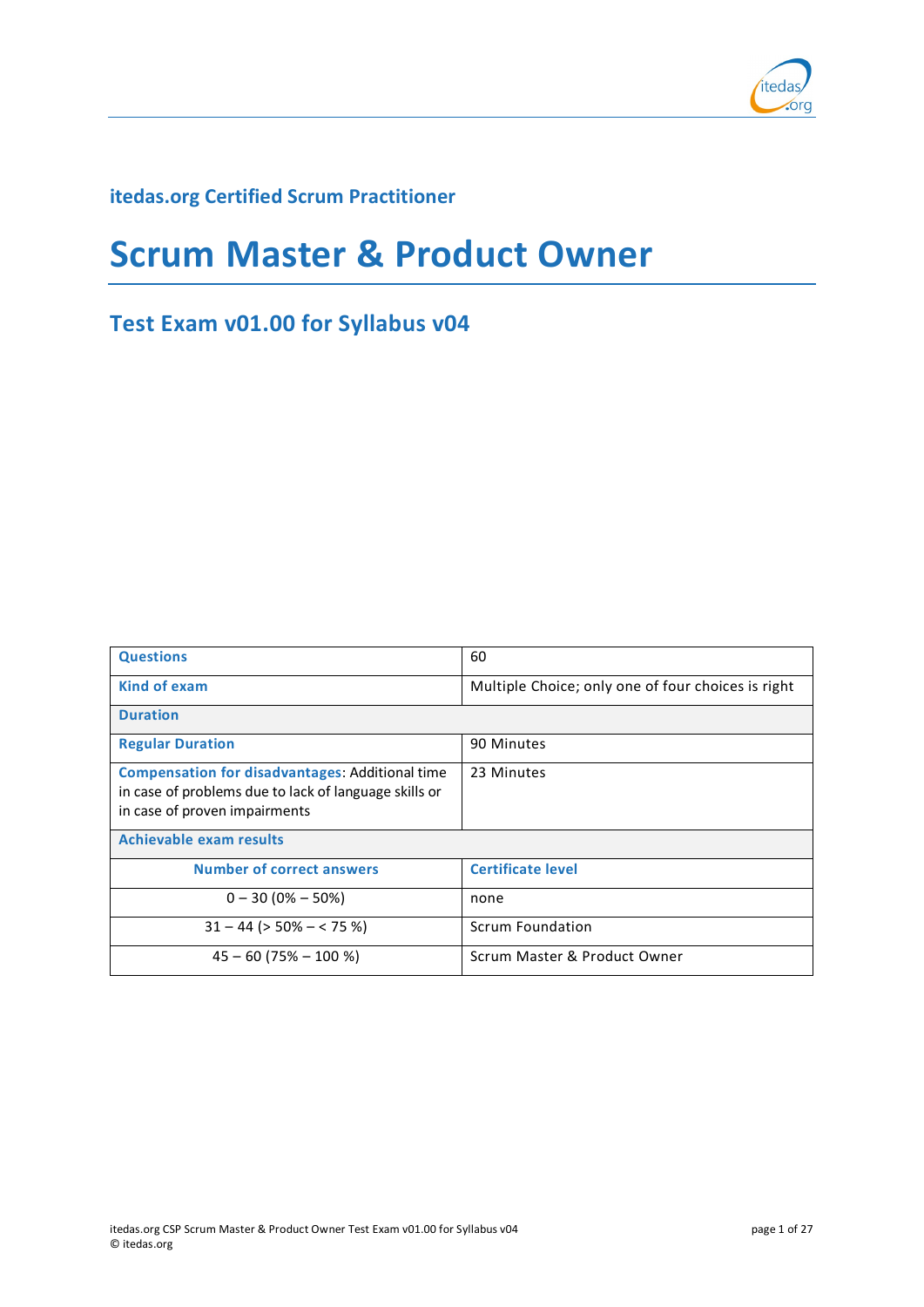

this age is the case of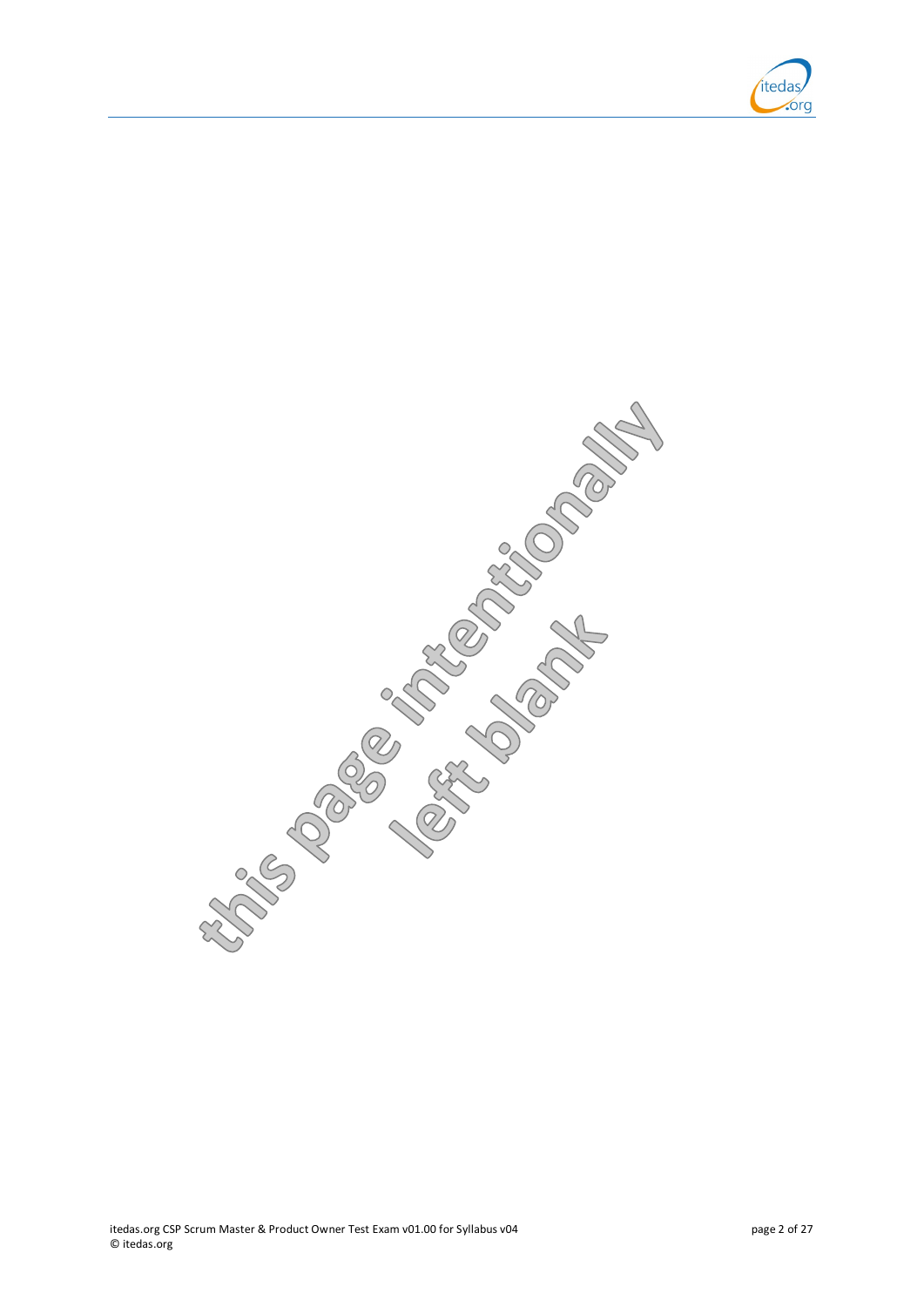

## **Questions**

**Question 1** (1001-1.0)

What is Scrum?

- **a)** A process for the agile development of software.
- **b)** A framework for developing and maintaining complex products.
- **c)** A guide that describes roles, events, artifacts, and rules for developing and maintaining complex products.
- **d)** A technique for creating products.

## **Question 2** (1010-1.0)

What is the best basis to ensure the necessary transparency in an agile project?

- **a)** Open communication.
- **b)** The workflow and the resulting work must be visible both to those who do the work and to those who receive the work.
- **c)** Document all work processes in detail.
- **d)** Document all results in detail.

## **Question 3** (1012-1.0)

What is the overarching goal of the "Inspection" pillar of the empirical process control?

- **a)** Regular checking of the quality of the completed increments
- **b)** Regular checking of how the product backlog is processed.
- **c)** Regular checking of the Scrum artifacts in relation to the achievement of the Sprint goal.
- **d)** Regular checking of how the Sprint backlog is being processed.

## **Question 4** (1020-1.1)

What is the best statement about building a product backlog?

- **a)** All user stories in the product backlog should be very small and arranged in such a way that those with the greatest benefit can be processed with priority.
- **b)** Since complex requirements promise the greatest benefit, such as themes and epics, these should be prioritized higher than smaller user stories.
- **c)** Backlog entries, such as themes and epics, should be sorted in the product backlog according to their value and broken down into smaller units if they are to be implemented in one of the next Sprints.
- **d)** Agile project management according to Scrum does not require a special structure of the product backlog.

## **Question 5** (1022-1.0)

What is planned in Sprint planning?

- **a)** The increment that has the highest priority.
- **b)** The increments to be included in the next release.
- **c)** The work for the next Sprint.
- **d)** The availability of the Scrum Team in the next planning cycles.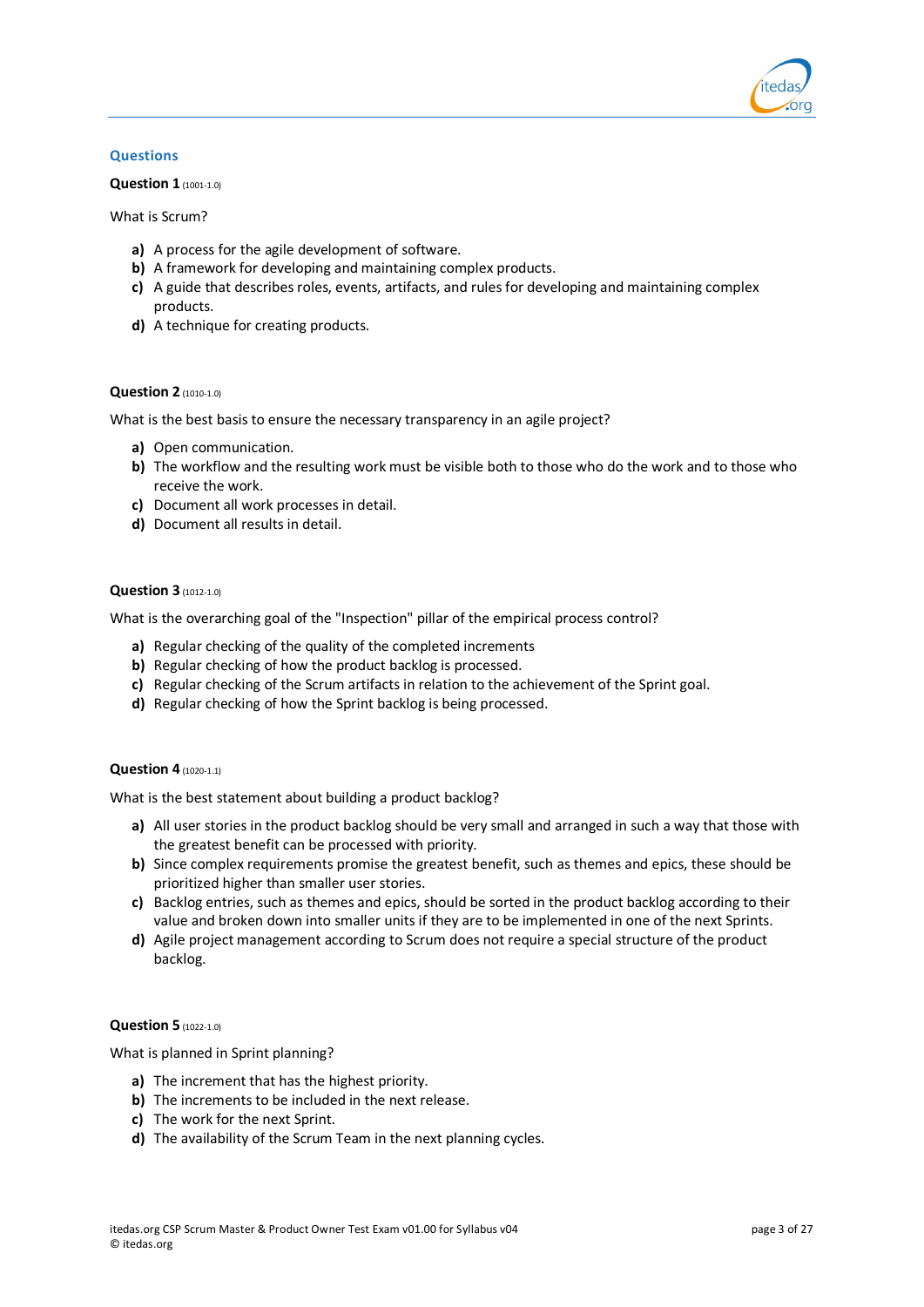

## **Question 6** (1023-1.0)

What is NOT planned in Sprint planning?

- **a)** The increment that has the highest priority.
- **b)** What can be achieved in the next Sprint.
- **c)** The work for the next Sprint.
- **d)** The user stories that can be implemented in the next Sprint.

## **Question 7** (1026-1.0)

Among other things, which question should be addressed at the Sprint planning meeting?

- **a)** What does the Product Owner have to do before the next meeting?
- **b)** What have the Developers done since the last meeting?
- **c)** How is the selected work done?
- **d)** How can the Scrum Master support us?

## **Question 8** (1028-1.0)

A Scrum Team still has time in the current Sprint and can complete further product backlog entries. Who decides which additional entries in the current Sprint can be completed?

- **a)** The Product Owner.
- **b)** The Scrum Master.
- **c)** In consultation with the Product Owner, the development team can negotiate the product backlog entries and also drag them to the Sprint Backlog.
- **d)** The customer.

## **Question 9** (1031-1.0)

In the current Sprint, a Scrum Team finds that it cannot complete all selected user stories. Who decides which entries should be completed in the current Sprint?

- **a)** The Product Owner, because he is responsible for the success of the product.
- **b)** Consultation is carried out between the Product Owner and the development team, since the Product Owner knows what is important for the product's success. The Developers, on the other hand, can best estimate what they still have to do.
- **c)** The Scrum Master because he alone knows what the Scrum Team can achieve.
- **d)** The customer because he pays for the product.

## **Question 10** (1033-1.2)

The thesis is: "Product backlog entries should contain technical details as much as possible." Which of the following statements is correct and provides the best reason?

- **a)** The thesis is correct, since user stories should correspond to the acronym INVEST.
- **b)** Yes, because user stories should correspond with the acronym DEEP.
- **c)** The thesis is incorrect, since the technical details in the development with the Scrum Master should only be clarified when they have to be finally decided.
- **d)** The thesis is incorrect, as the type of technical implementation can be decided as far as possible by the Developers.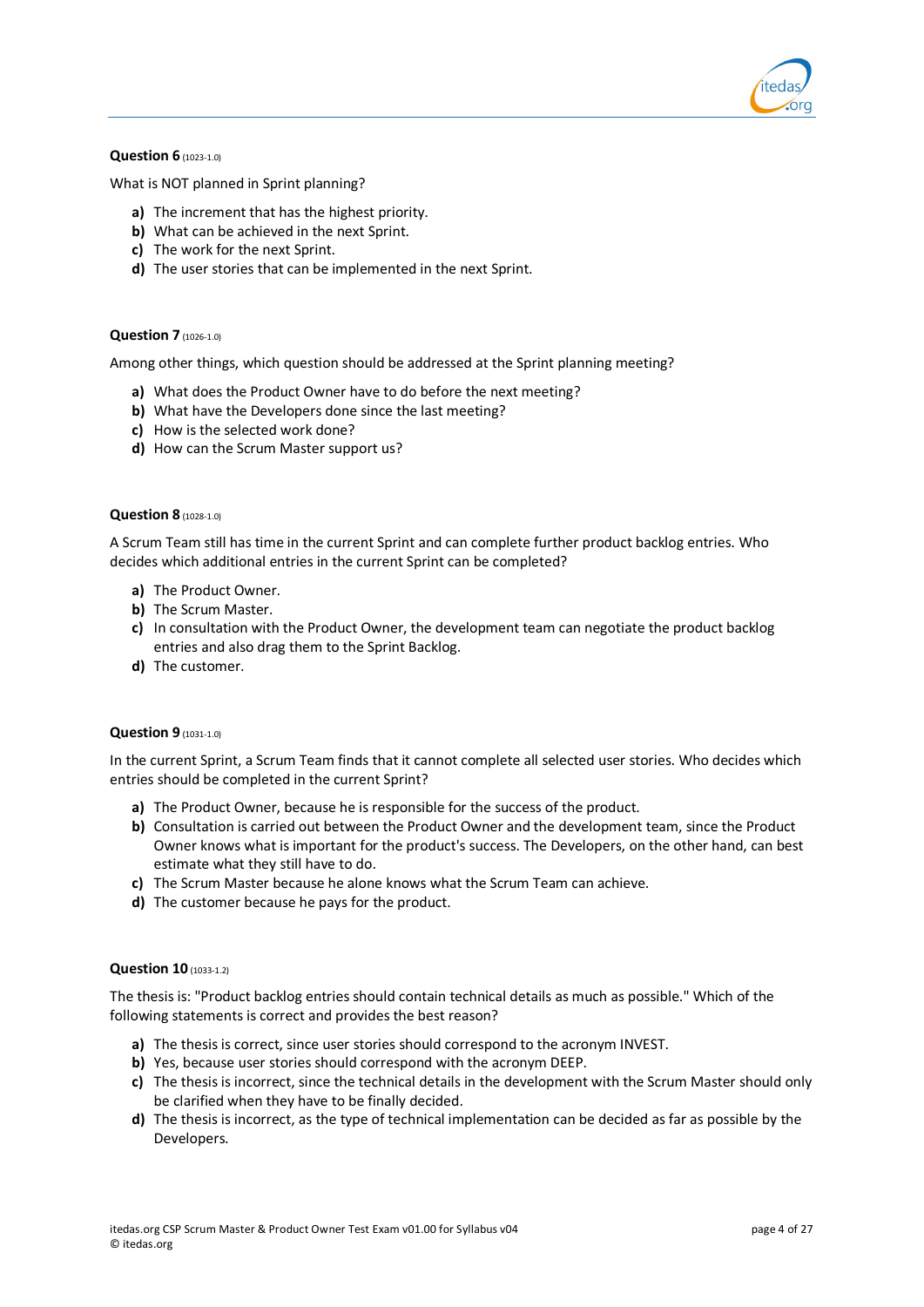

## **Question 11** (1034-1.0)

What happens in the Sprint planning meeting?

- **a)** The Product Owner creates a forecast of the functionality that is to be developed in the Sprint.
- **b)** The Developers describe the goal that should be achieved with the Sprint.
- **c)** In conversation with the Product Owner, the Developers select the entries from the product backlog that are to be included in the current Sprint.
- **d)** The Scrum Master points out the obstacles to the Sprint goal.

## **Question 12** (1035-1.0)

Who is responsible for a task assigned to a single Developer team member?

- **a)** The Product Owner.
- **b)** The respective team member.
- **c)** The scrum master.
- **d)** All Developers.

#### **Question 13** (1041-1.0)

In a Daily Scrum, one of the team members complains about frequent interruptions from people outside the team. Who should correct this disorder?

- **a)** The manager.
- **b)** The scrum master.
- **c)** The team member.
- **d)** The Product Owner.

## **Question 14** (1043-1.0)

When is the product backlog NOT maintained?

- **a)** During the Sprint retrospective.
- **b)** During the Sprint review.
- **c)** During the Sprint planning.
- **d)** During the problem-solving discussions between the Product Owner and the Developers.

## **Question 15** (1044-1.0)

The Sprint lasts a maximum of one month. Why is that?

- **a)** Because the product backlog was divided up so that a user story can be processed in a maximum of one month.
- **b)** Because it is difficult to concentrate on one task for more than a month.
- **c)** Because customers don't want to wait any longer.
- **d)** Because if the time horizon of a Sprint is too long, there is a risk that the desired results can change, the complexity can increase and the risk can increase.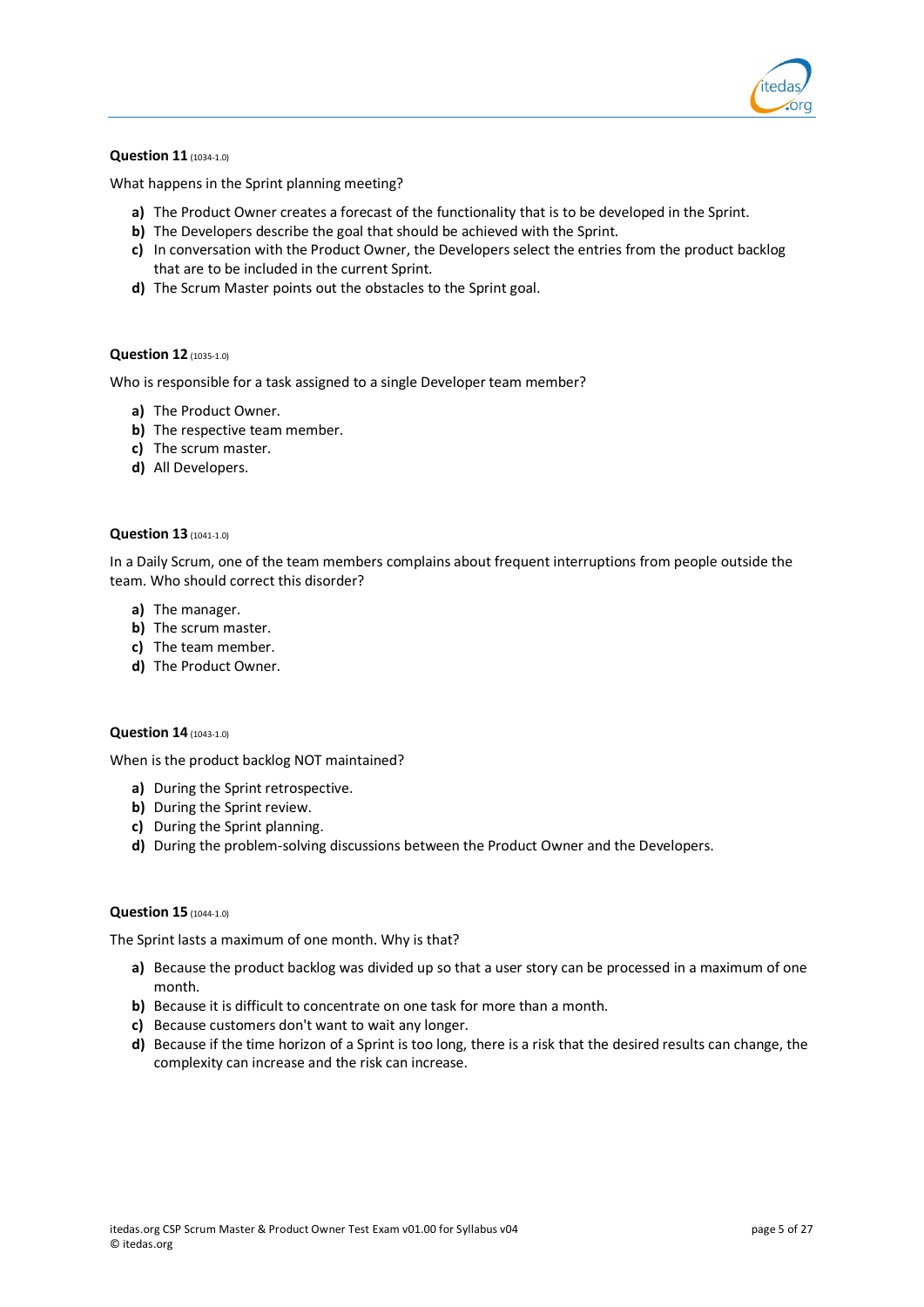

## **Question 16** (1046-1.0)

In the last Sprint, the following user stories were processed: Story 1 (3 story points) 100%, Story 2 (8 story points) 100%, Story 3 (5 story points) 100%, Story 4 (8 story points) closed 50%. What can be said about Developer velocity?

- **a)** The velocity in this Sprint is 16 story points.
- **b)** The velocity in this Sprint is 20 story points.
- **c)** A velocity of 16 should be planned for the next Sprint.
- **d)** A velocity of 20 should be planned for the next Sprint.

## **Question 17** (1049-1.0)

Who CANNOT take part in a retrospective?

- **a)** Stakeholders (outside of the Scrum Team) who were not invited.
- **b)** In general, stakeholders (outside of the Scrum Team) are prohibited from participating.
- **c)** Scrum master or Product Owner, if the Developers decide to do so.
- **d)** Certain members of the Scrum Team, if the Developers so decide.

#### **Question 18** (1050-1.0)

Which Scrum event is used to look back and agree on initiatives to implement improvements?

- **a)** Sprint retrospective.
- **b)** Daily Scrum.
- **c)** Sprint review.
- **d)** Improvements can be recognized at any time.

## **Question 19** (1055-1.0)

A Scrum of Scrums is necessary ...

- **a)** ... when many Scrum Teams are working on a product.
- **b)** … when many Developers are working on a product.
- **c)** … when many Product Owners are working on a product.
- **d)** … when many Scrum Masters are working on a product.

## **Question 20** (1061-1.0)

What does the agile manifesto mean?

- **a)** Individuals and interactions must be supported by clear processes and tools for cooperation.
- **b)** Functioning software is just as important as extensive documentation.
- **c)** Cooperation agreements form the basis for cooperation with those affected by the project.
- **d)** Responding to change is more important than following a set plan.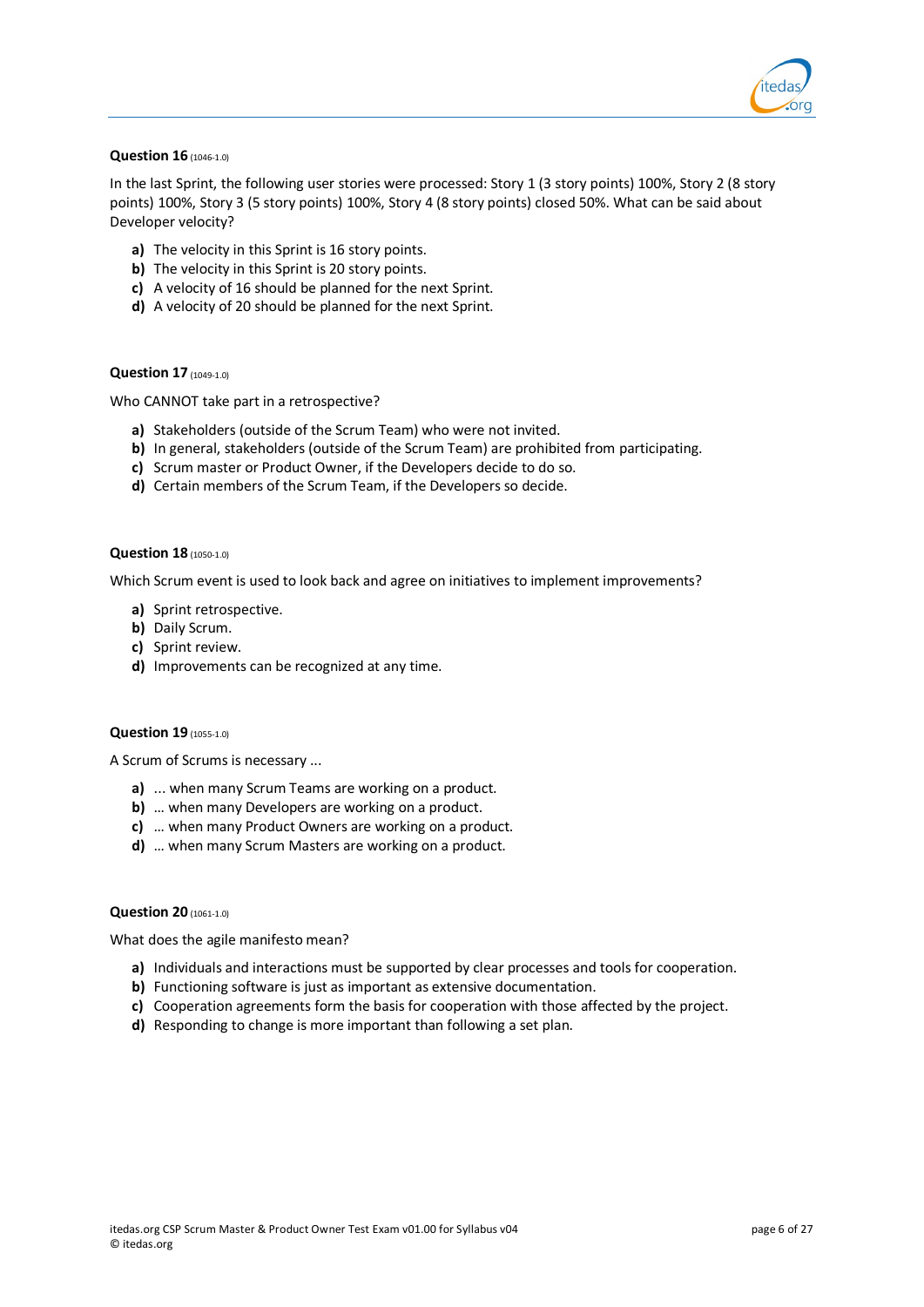

## **Question 21** (1064-1.2)

When estimating a story, the following results were obtained: 1 story point (Developer X), 13 story points (Developer Y),? Story Points (Developer Z). What is the best course of action in this situation?

- **a)** The Scrum Master recommends taking the mean of all estimated values. The question mark is not considered.
- **b)** A Developer recommends taking the average of all estimates from the development team. The question mark is rated with 5 story points so that the obvious risk is sufficiently considered in the assessment.
- **c)** Due to the large difference in the evaluation of the Developers, the Scrum Master asks the Developer with the highest and the lowest value, as well as those who could not evaluate the story, for a brief explanation of their estimates, and tries to establish a clarifying discussion between the Developers and the Product Owner.
- **d)** A Developer recommends, based on his experience, to rate the story of Developer Z with 5 story points.

## **Question 22** (1067-1.0)

Which of the following would you find in a definition of done?

- **a)** Business value / benefit updated.
- **b)** Unit test carried out successfully.
- **c)** Story is small enough.
- **d)** Acceptance criteria are clear.

## **Question 23** (1069-1.0)

Which of the following would you find in a definition of done?

- **a)** No blocking dependencies detected.
- **b)** Unit test carried out successfully.
- **c)** Successful acceptance test.
- **d)** Design verified successfully.

## **Question 24** (1084-1.0)

Which statement about "escaped defects" (errors not recognized) is NOT true?

- **a)** Escaped defects are often the result of technical debt.
- **b)** Escaped defects could potentially have been found through proper testing.
- **c)** Escaped defects can be the cause of a lack of competence on the part of the Product Owner and / or the Developer.
- **d)** Escaped defects can always be prevented.

## **Question 25** (1085-1.0)

When should I test in a Sprint?

- **a)** Just before the Sprint review to be sure the increment works.
- **b)** When all work has been completed and the Scrum Master orders it.
- **c)** Only if this is expressly mentioned in the Definition of Ready (DoR).
- **d)** As often as possible.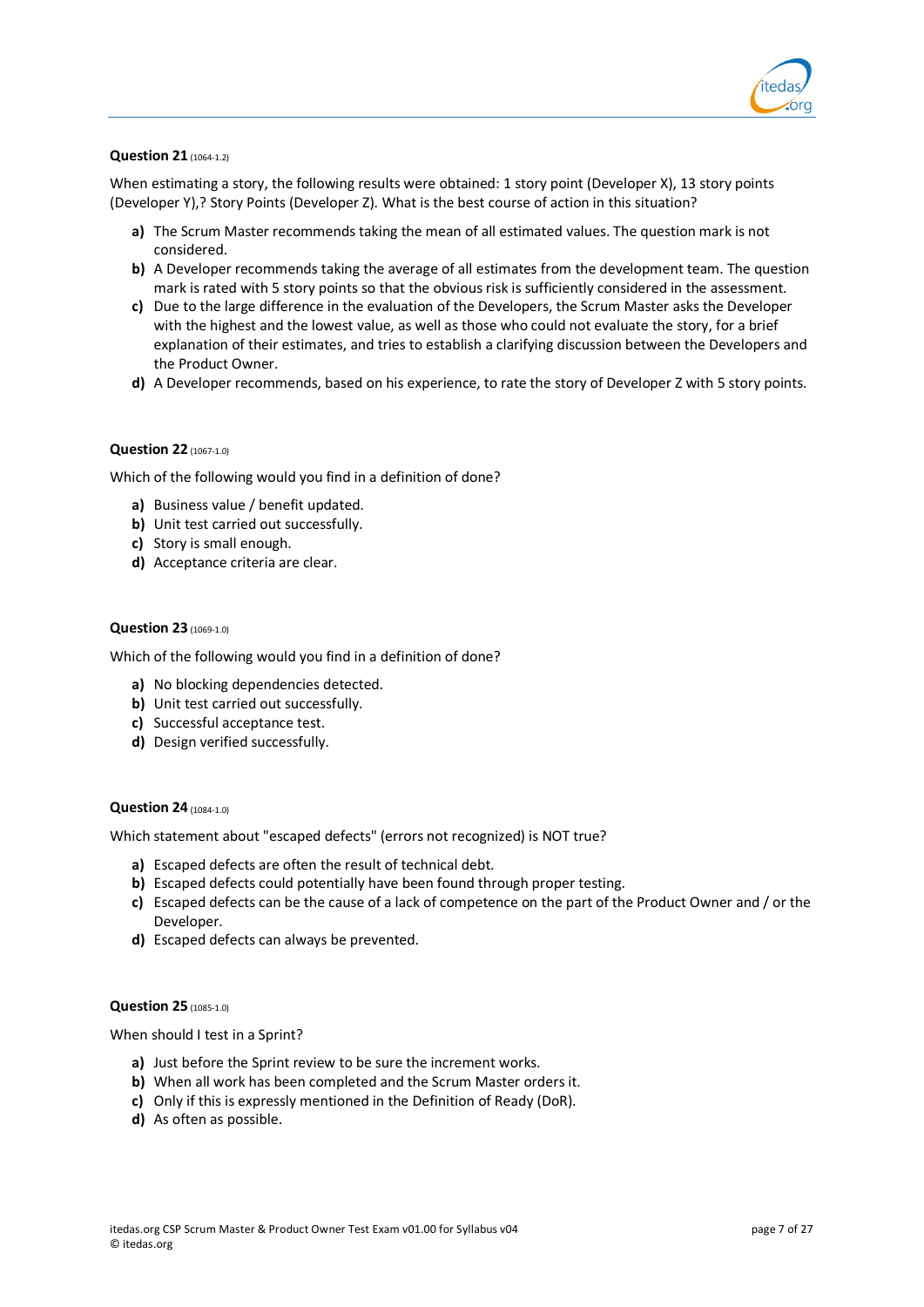

## **Question 26** (1113-1.0)

User stories in the product backlog should correspond to the acronym INVEST. Among other things, they should be independent of one another. What is the best explanation with which you would try to convince a new Product Owner of the meaningfulness of this requirement?

- **a)** The more closely the individual user stories are intertwined, the more difficult it becomes for the Developer to implement them.
- **b)** Tightly interwoven user stories indicate a poorly structured product backlog.
- **c)** Tightly interwoven user stories are usually difficult to make comprehensible to Developers.
- **d)** Tightly interwoven user stories complicate the estimation of the individual user stories and make prioritization impossible in extreme cases. The latter is particularly a disadvantage if the user stories in the product backlog are to be prioritized according to their benefit to achieve the best possible return on investment (ROI).

## **Question 27** (1115-1.0)

A Scrum Team has recently started working on a project. The Sprint duration is set at 4 weeks. In your role as Product Owner, you want to make sure that your unplanned vacation request does not hinder your work. So that you can take part in the next planning meeting before your vacation and be back at the end of the Sprint, suggest shortening the Sprint that has just started to 2 weeks. Would the Scrum Master comply with your wish?

- **a)** No, because this one-time shortening would impair the advantage of the steady rhythm (cadence) and the Scrum Team would be in danger of getting out of step.
- **b)** No, because the Developers have to make this decision.
- **c)** Yes, as it is always possible to change the Sprint duration.
- **d)** Yes, as the Product Owner is responsible for the success of the product.

## **Question 28** (1118-1.0)

The Product Owner needs support in explaining to the stakeholders why the Developers only achieved a velocity of 10 instead of the planned 30 story points in the last Sprint. Who should he speak to for assistance?

- **a)** The head of the Developer, as he must be able to explain this.
- **b)** The Developers, as every member has to be able to explain this.
- **c)** The Scrum Master, because he has the necessary knowledge and is there for his support.
- **d)** Nobody. As a good Product Owner, you have to be able to do this on your own.

## **Question 29** (1119-1.0)

There are three Product Owners in your Scrum Team. What is the best explanation for this?

- **a)** It is a modular product. Due to under-staffing and the resulting overload on individual team members, three people are sharing the role. Depending on availability, one person will take part in the planning meetings.
- **b)** It is a modular product in which each Product Owner is responsible for one module. In addition, a Product Owner is also responsible for the entire product.
- **c)** According to Scrum, this cannot exist.
- **d)** Two Product Owners are also Developers in the same Scrum Team at the same time.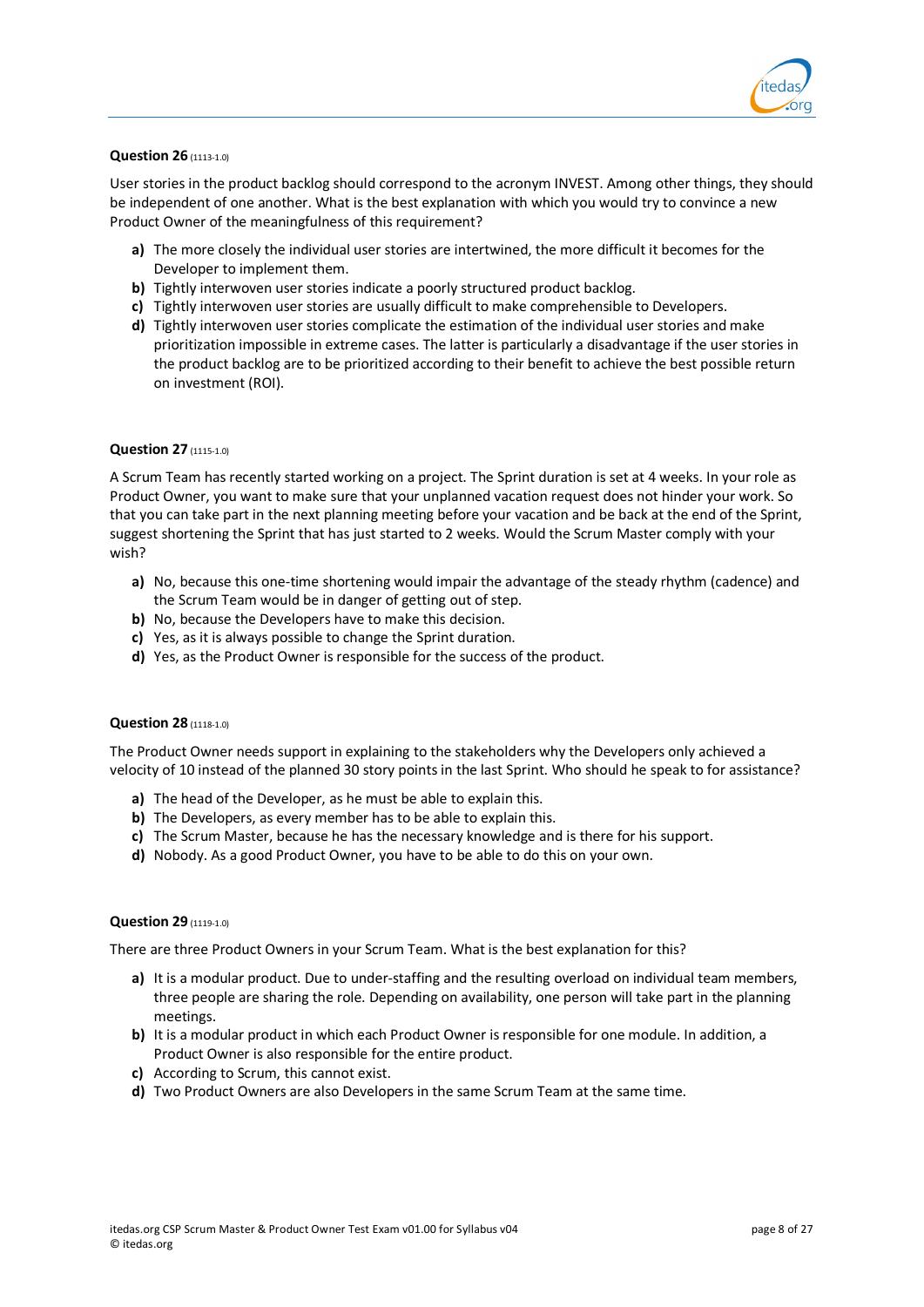

## **Question 30** (1121-1.1)

With what justification can a Product Owner determine that the affinity estimation technique is used instead of planning poker to estimate the effort required to implement the user stories?

- **a)** The choice of the estimation method for determining the implementation effort cannot be determined by the Product Owner.
- **b)** Because a large number of user stories should be estimated.
- **c)** Because the release backlog should correspond to the acronym DEEP.
- **d)** Because only a few user stories can be appreciated.

## **Question 31** (1123-1.0)

As the Product Owner, you have decided to cancel the Sprint. Which is the best reason for your decision?

- **a)** The Scrum Master sees the team's velocity in the Sprint at risk due to many new obligations.
- **b)** This decision is not made by you, but by the Scrum Master, as he has the best overview.
- **c)** You are of the opinion that the Developers invest too much time in testing.
- **d)** Due to the current situation, you can see that it no longer makes sense for the Sprint goal to be achieved for this Sprint.

## **Question 32** (1126-1.0)

What is the velocity for?

- **a)** The performance of the Developer can be measured based on the velocity achieved in the Sprint.
- **b)** The velocity on which Sprint planning is based only serves to be able to make the best possible prediction of which user stories are highly likely to correspond to the Definition of Done (DoD) at the end of the Sprint.
- **c)** The velocity on which Sprint planning is based only serves to be able to make the best possible prediction of which user stories are highly likely to be completed at the end of the Sprint, i.e. correspond to the Definition of Ready (DoR).
- **d)** Based on the velocity achieved in the Sprint, the performance of the Developer teams in a project can be easily compared with one another.

## **Question 33** (1130-1.2)

Task board and Sprint burn-down chart are two important means of disseminating information within a Scrum Team. What purpose do they serve?

- **a)** Both serve the self-organization of the Scrum Team.
- **b)** Both are updated by the Scrum Master as part of the Daily Scrum and show the progress of the work in the Sprint.
- **c)** The burn-down chart provides information about the story points that have already been processed and those that have yet to be processed in the Sprint. The task board provides information on the user stories / technical tasks that have already been processed and those that have yet to be processed in the Sprint. Both are the essential tools of the Scrum Master in monitoring work progress.
- **d)** Both are used to report progress to other stakeholders.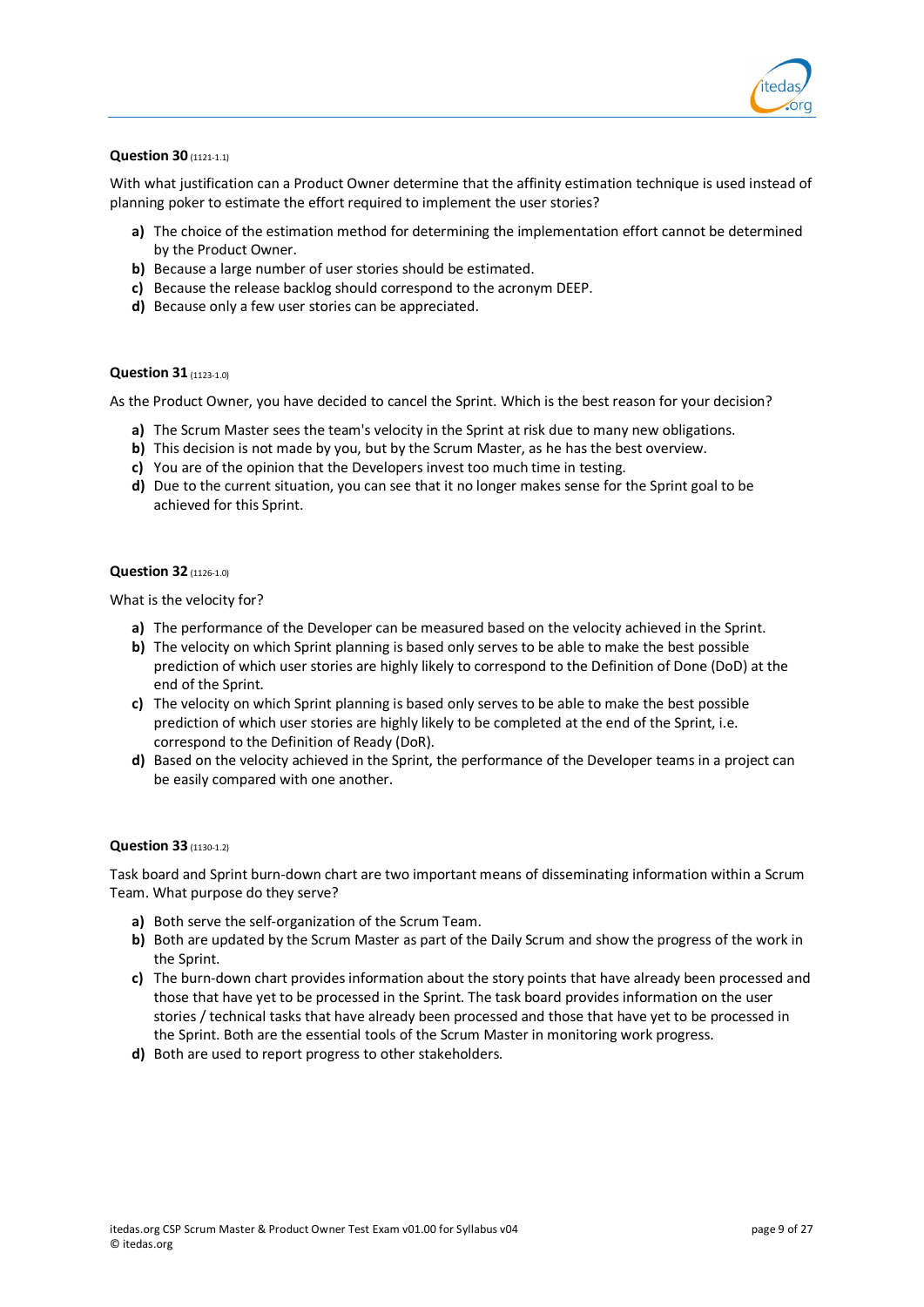

## **Question 34** (1134-1.0)

At which planning level ("Planning Onion") does the development of the product vision take place?

- **a)** At the product vision planning level.
- **b)** At the strategic planning level.
- **c)** At the product planning level.
- **d)** At the portfolio planning level.

## **Question 35** (1135-1.1)

A Product Owner has developed the first idea of a product vision for an entirely new product. On this basis, he wants to start development immediately. What's the best advice you can give him? You advise him ...

- **a)** ... he should first coordinate the product vision with the key stakeholders.
- **b)** ... to start development immediately, as he can only know exactly during the course of the agile project which functions the product needs to be successful.
- **c)** ... first draw up a detailed project plan with all the required user stories.
- **d)** ... to coordinate with the Scrum Master on how to proceed.

## **Question 36** (1144-1.0)

How do you assess the statement that "all advance planning should only go so far that it is sufficiently helpful for the future"?

- **a)** The statement is incorrect. It is correct to keep the planning options open until the last day of the Sprint, because this way the necessary balance between forecast and adjustment can be achieved.
- **b)** The statement is correct because it is simply not possible to plan reliably for long periods of time. That is why the planning horizon for Scrum is a maximum of one month.
- **c)** The statement is not correct, because complex topics require a lot of preliminary planning to achieve the goal.
- **d)** The statement is correct. A basic idea behind Scrum is that planning errors increase the further the planning goes into the future. In order to avoid planning errors due to planning too far in advance and the resulting necessary expenses for re-planning, planning should only point as far into the future as is absolutely necessary.

## **Question 37** (1148-1.0)

When planning on several levels ("Planning Onion"), a planning team is defined for each level. Which of the following statements is NOT correct?

- **a)** On a daily basis, the Developers coordinate their work with the Product Owner.
- **b)** Authorized stakeholders plan accordingly at the portfolio level. In practice, one of them can be the person who will later be assigned the role of Product Owner.
- **c)** At the release level, the Product Owner is interested in which releases should / must be made available with which scope of functions and when.
- **d)** At the product level, the Product Owner is responsible for planning (= responsibility for results). He will work with the various stakeholder groups to create the product backlog.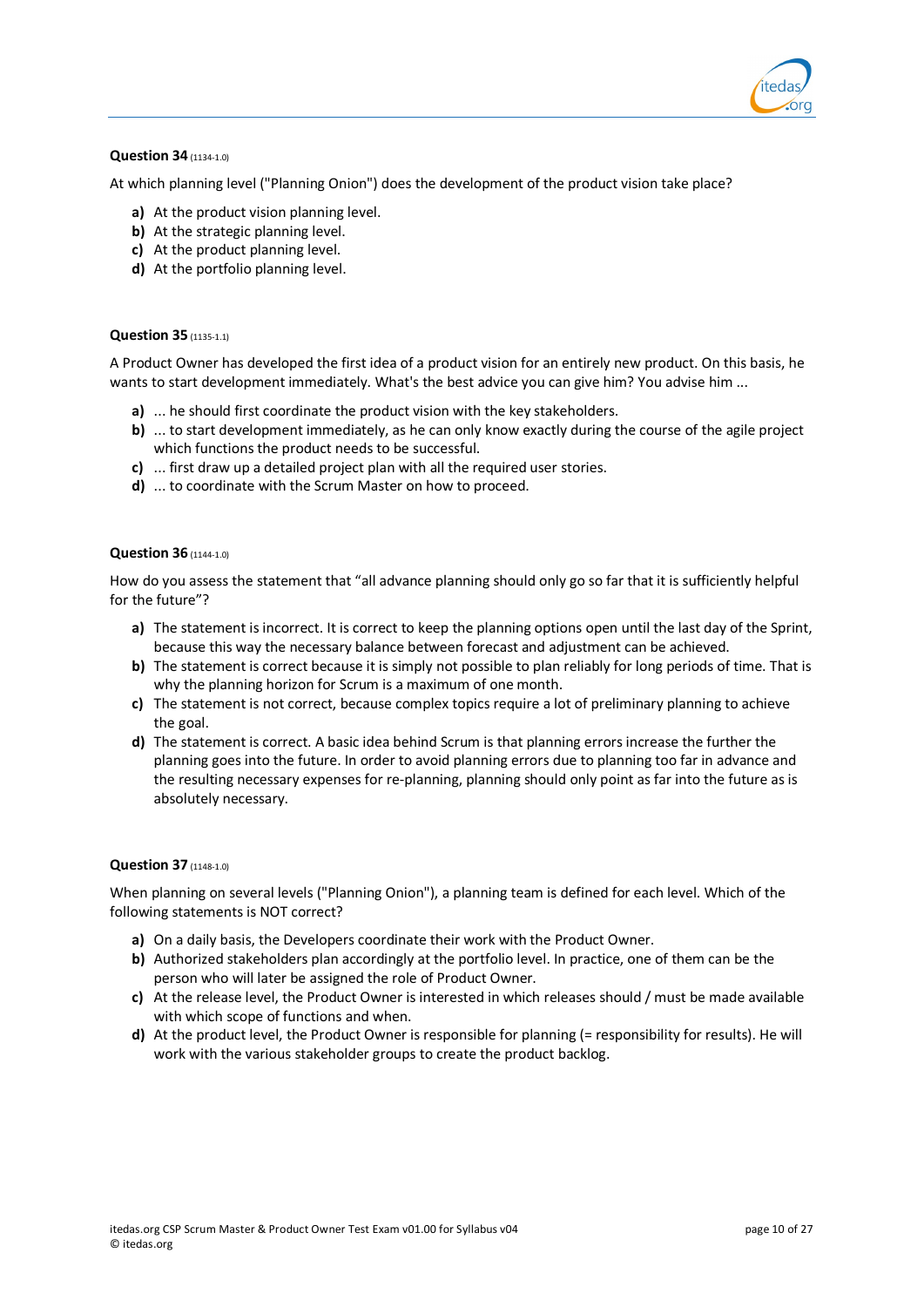

## **Question 38** (1149-1.0)

Who should take on the role of Product Owner?

- **a)** The person with the greatest technical experience when it comes to in-house software development.
- **b)** A person who has the skills to make necessary decisions about the product under development, when they need to be made.
- **c)** The person with the greatest business expertise when it comes to commercial software development.
- **d)** If the development is outsourced (for example by a software company), the role of Product Owner should be filled by a person from the software company, as this person usually has better contact with the Developers, which makes communication easier.

## **Question 39** (1153-1.0)

How can you best ensure that the Sprint planning meeting can run efficiently and that only those user stories are included in the Sprint backlog that are most likely to be processed?

- **a)** The Scrum Team ensures that there is a Definition of Ready (DoR) that can be used to check whether a product backlog element is ready for processing.
- **b)** The Product Owner ensures that all user stories that are eligible for this Sprint consist of the 3 Cs (card, conversation, confirmation).
- **c)** The Developers ensure that all user stories that are eligible for this Sprint consist of the 3 Cs (Card, Conversation, Confirmation).
- **d)** The Product Owner ensures that all user stories that are eligible for this Sprint consist of the 3 Cs (card, conversation, confirmation). In addition, he prepares intensively for the conversation with the Developers to be able to answer all questions. The conversation should then be conducted based on the Definition of Ready (DoR), among other things, to ensure that all essential requirements are met to be able to complete a story in the Sprint.

## **Question 40** (1159-1.0)

Which statement is most likely to be correct?

- **a)** A good Product Owner can always ensure that all elements in their product backlog are negotiable with stakeholders. To do this, he needs social skills, among other things.
- **b)** A good Product Owner ensures that the Developers are working on the right tasks. To do this, he has to know exactly the skills of the Developer and, if necessary, adapt the priorities to the skills of the team.
- **c)** A good Product Owner ensures that all backlog entries are as independent as possible of one another. This ensures that the Developers are always working on the right tasks.
- **d)** A good Product Owner ensures that all backlog entries are prioritized. This ensures that the Developers are always working on the right tasks.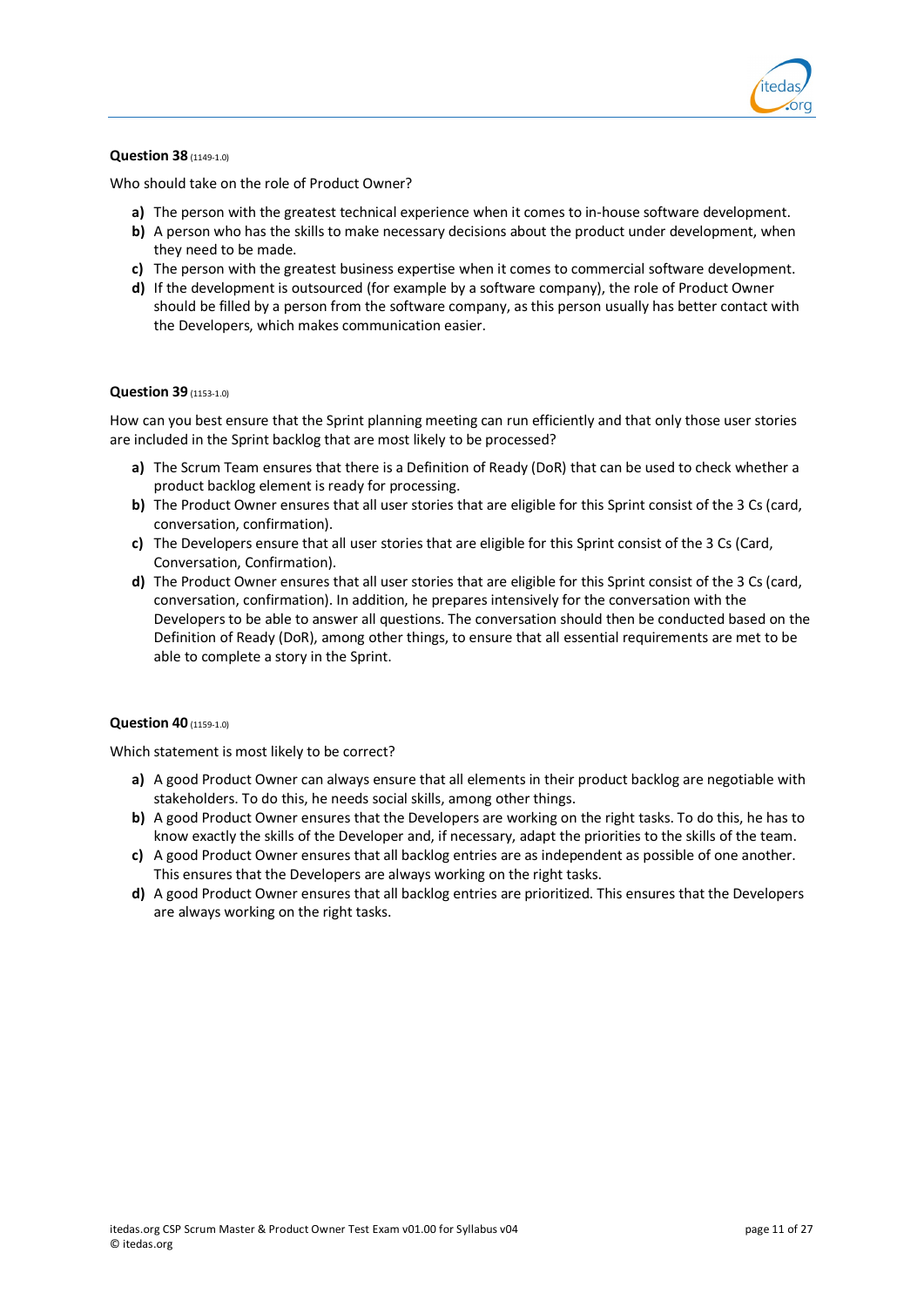

## **Question 41** (1162-1.0)

A good Product Owner always ensures that every user story corresponds to the acronym DEEP. How is this statement to be assessed?

- **a)** The statement is incorrect. Each user story should correspond to the acronym INVEST.
- **b)** The statement is correct. An "E" from DEEP stands for "Emergent" and means that the user story develops over time and thus becomes more and more concrete as everyone involved learns. As soon as the Product Owner is certain that the product backlog will only change a little, it can be prioritized according to the "P" from DEEP. It is then estimated according to the second "E" ("Estimated") from DEEP.
- **c)** The answer is correct. Among other things, a DEEP approach is intended to counteract the waste of planning resources. In an agile project environment, it is clear to everyone that many things that will be desirable in the future cannot be planned today, or can only be planned with a high probability of errors. Therefore, the acronym DEEP means nothing other than that the product backlog should be structured so that it allows the Developer to be entrusted with tasks that bring the greatest benefit for a "safe" planning horizon.
- **d)** The statement is correct. DEEP stands for the fact that every user story according to Scrum must have the following properties: "Detailed appropriately", "Emergent", "Estimated" and "Prioritized".

## **Question 42** (1163-1.0)

A good Product Owner always ensures that every user story corresponds to the INVEST acronym. Which statement provides the best reason for this?

- **a)** Every user story must be testable, among other things, to be able to objectively determine its correct implementation. As soon as the implemented user story has passed all tests without errors, it is used in live operation.
- **b)** Every user story has to be "valuable", i.e. have a value that justifies the effort to implement the story.
- **c)** Every user story must be able to be implemented as independently as possible of technical framework conditions.
- **d)** Every user story must be negotiable, among other things, so that changes can be made to the requirement at any time.

## **Question 43** (1165-1.0)

Which statement gives the best information about the Sprint backlog?

- **a)** The Sprint backlog is created in the planning meeting (Sprint planning).
- **b)** The Sprint backlog only contains estimated user stories.
- **c)** The Developers have dragged those user stories into the Sprint backlog that correspond to the product goal.
- **d)** The Developers have dragged those user stories into the Sprint backlog that they believe can be implemented in the Sprint.

## **Question 44** (1166-1.0)

Which statement gives the best information about the product increment and the releases?

- **a)** Every implemented user story that corresponds to the Definition of Done automatically becomes part of the next release.
- **b)** Each implemented user story becomes part of the product increment of the Sprint.
- **c)** The product increment created in the Sprint will be delivered in the next release.
- **d)** Each product increment can generally be delivered in one of the next releases.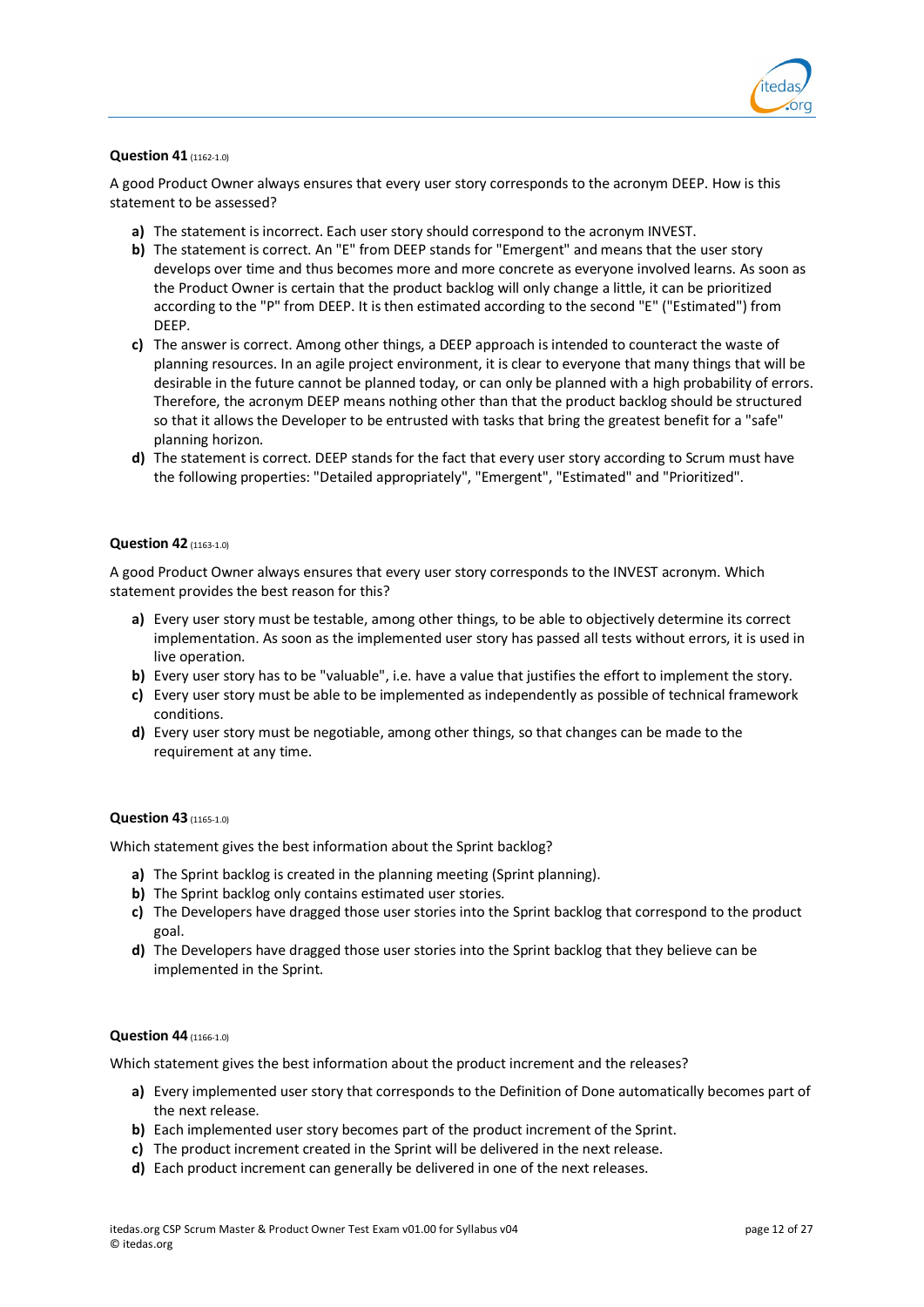

Complete the sentence: The Sprint goal is set as part of Sprint planning by …

- **a)** ... the Scrum Master.
- **b)** ... the Product Owner.
- **c)** ... the Developers.
- **d)** ... the Scrum Team.

## **Question 46** (1232-1.0)

Which 5 events does Scrum know?

- **a)** Sprint planning, Sprint review, daily Scrum, Sprint retrospective, refinement
- **b)** Sprint planning, Sprint review, daily Scrum, Sprint retrospective, Sprint
- **c)** Sprint Planning, Sprint Review, Daily Scrum, Sprint Retrospective, Planning II
- **d)** Sprint Planning, Sprint Review, Daily Scrum, Sprint Retrospective, Stakeholder Meeting

## **Question 47** (1234-1.0)

Complete the sentence: The concept of the Minimal Marketable Product (MMP) pursues the goal of ...

- **a)** ... to collect initial rough ideas about the product.
- **b)** ... to provide a basic set of desired functionalities and to deliver an initial business value.
- **c)** ... to validate statements for the level of the MVP following the MMP.
- **d)** ... to determine a price that the user is willing to pay.

## **Question 48** (1236-1.0)

The scope of a new application is clearly defined and precisely described by legal requirements. Which statement is correct?

- **a)** An agile implementation is always preferable, as you should always pay attention to the learning curve in such cases.
- **b)** Agile approach is always helpful, so you should try to negotiate the scope again.
- **c)** Since classic projects fix the scope, a classic project approach should be preferred.
- **d)** An agile approach can also be modified quite easily so that the scope can be fixed.

## **Question 49** (1243-1.0)

Why should the product scope (the product limits) be identified as far as possible and known before the start of an agile project/agile product development?

- **a)** So that a detailed product backlog can be drawn up for the entire project right from the start.
- **b)** So that the Developers have as much freedom as possible for implementation to find the best technical solution.
- **c)** So that the framework conditions to be complied with and the architectural effects for product development are clear from the start.
- **d)** So that the Product Owner can better control the technical implementation of the development.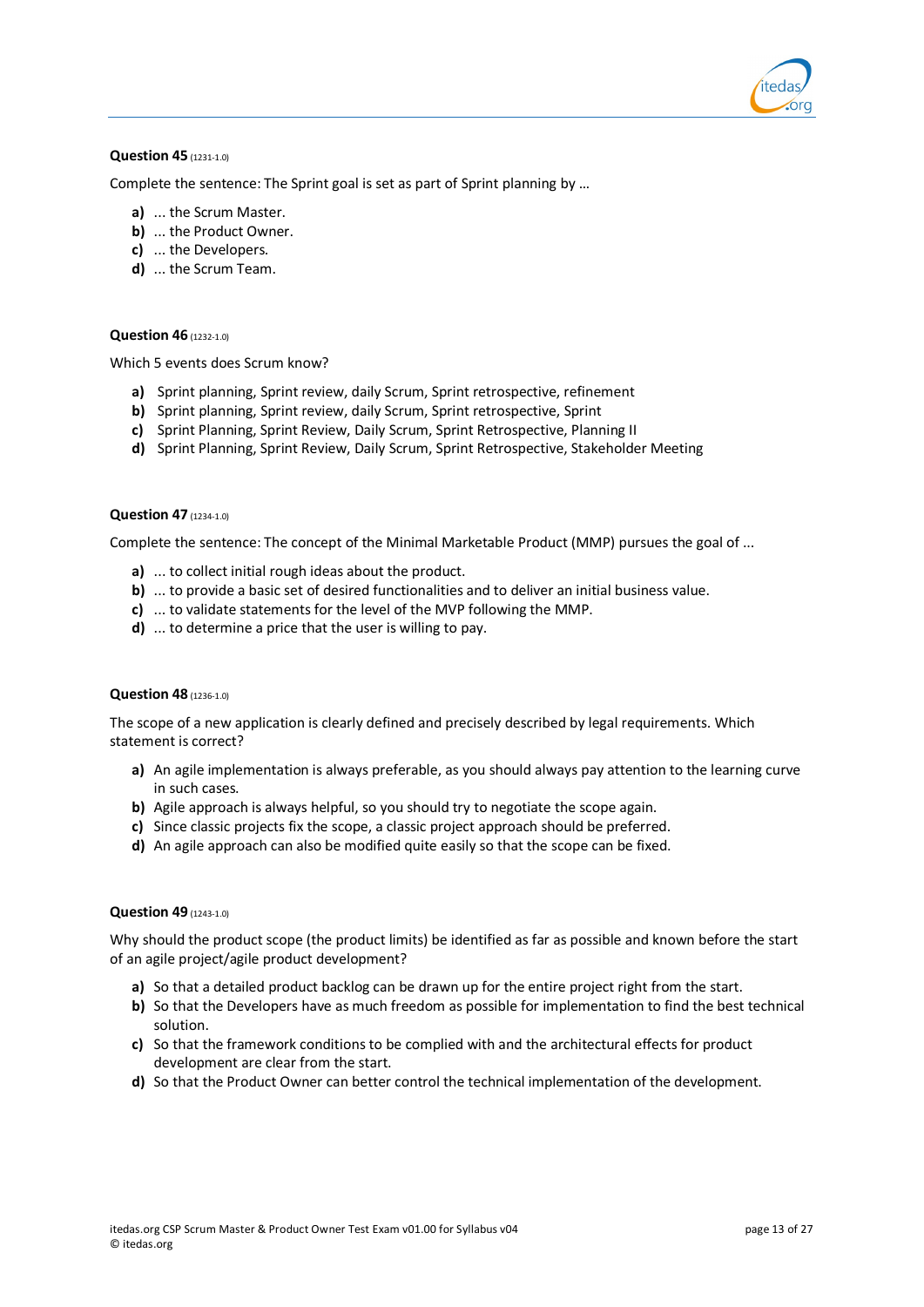

## **Question 50** (1244-1.0)

Which statement about "commitment: product goal" is correct?

- **a)** It describes a future scope of the product and thus the Sprint backlog.
- **b)** It's in the Sprint Backlog.
- **c)** It describes "HOW" the goal is to be achieved.
- **d)** It describes a future scope of the product and thus the long-term goal for the Scrum Team.

## **Question 51** (1245-1.0)

Which statement about "commitment: product goal" is correct?

- **a)** The product backlog contains the tasks required to achieve the product goal.
- **b)** It describes a future product scope and thus the Sprint backlog.
- **c)** It's in the Sprint Backlog.
- **d)** It describes "HOW" the goal is to be achieved.

## **Question 52** (1247-1.0)

Which statement about the Scrum artifacts and their "commitments" is correct?

- **a)** The Sprint goal is the commitment to the Sprint backlog.
- **b)** An increment is the commitment to the "Definition of Done" (DoD).
- **c)** The product backlog is the commitment to the Sprint goal.
- **d)** An increment is the commitment for the Sprint backlog.

#### **Question 53** (1253-1.0)

Which statement about the 3 Cs, which should be used as a guide when creating user stories, is correct?

- **a)** A C stands for conversation and should indicate that a user story must always be formulated briefly.
- **b)** A C stands for Card and should indicate that a user story should always be formulated briefly and concisely.
- **c)** A C stands for Confirmation and should indicate that a user story must always be tested with a short test.
- **d)** The 3 Cs stand for card, conversation and confirmation. Of these 3 Cs, 2 Cs must always be considered when formulating a user story.

## **Question 54** (1257-1.0)

Iterative procedure also means:

- **a)** Findings that are gained from the result of an iteration can lead to changes in the event of requirements.
- **b)** Requirements for the product are verbally communicated to the Developer.
- **c)** Requirements for the product are recorded before the specification sheet is drawn up.
- **d)** Knowledge gained from a result of an iteration can lead to a new order.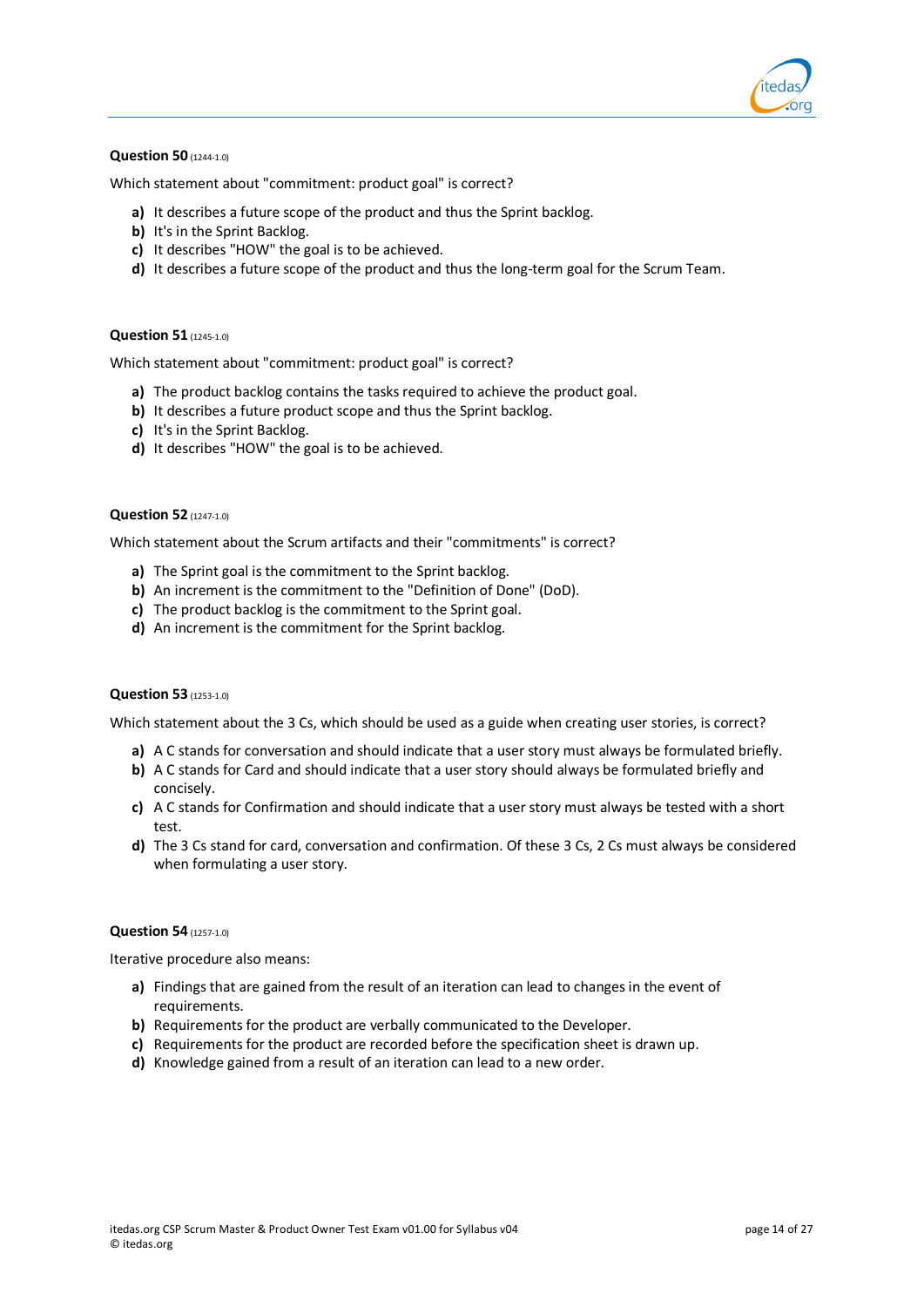

## **Question 55** (1258-1.0)

There are many agile methods and processes. What does not belong to that?

- **a)** test-driven development
- **b)** Project Life Cycle
- **c)** Extreme Programming (XP)
- **d)** Continuous delivery

## **Question 56** (1261-1.0)

Which of the following terms is not a valid scaling framework defined?

- **a)** Nexus
- **b)** ScrumBan
- **c)** SAFe
- **d)** LeSS

## **Question 57** (1263-1.0)

Which technical debt statement is correct?

- **a)** Technical debt can lead to errors in the solution and thus negatively affect the intended use of the solution.
- **b)** Errors in the formulation of user stories are normal and can never be completely ruled out. To reduce errors, the review meeting should always be well prepared.
- **c)** Errors in development are normal and can never be completely ruled out. To reduce errors, the review meeting should always be well prepared.
- **d)** Technical debts always lead to errors in the solution and therefore negatively influence the intended use of the solution.

## **Question 58** (1264-1.0)

The roles of "Product Owner", "Developer" and "Scrum Master" form the central component of Scrum: the Scrum Team. Which statement about one of the roles is correct?

- **a)** The "Product Owner" role is, among other things, accountable for ensuring that a plan is drawn up for each Sprint.
- **b)** The role of "Developer" is, among other things, accountable for ensuring that product backlog entries are created and understood.
- **c)** The roles of "Product Owner" and "Developer" are, among other things, accountable for ensuring that product backlog Items are created.
- **d)** The role of "Scrum Master" is, among other things, accountable for the introduction of Scrum.

## **Question 59** (1265-1.0)

Complete the sentence: The Sprint Backlog ...

- **a)** ... is a plan by and for the Developers.
- **b)** ... consists of the product goal and describes a future condition of the product.
- **c)** ... is a subset from the product backlog and describes a future state of the product.
- **d)** ... is an emergent (changing) and ordered list of things that are needed for product improvement.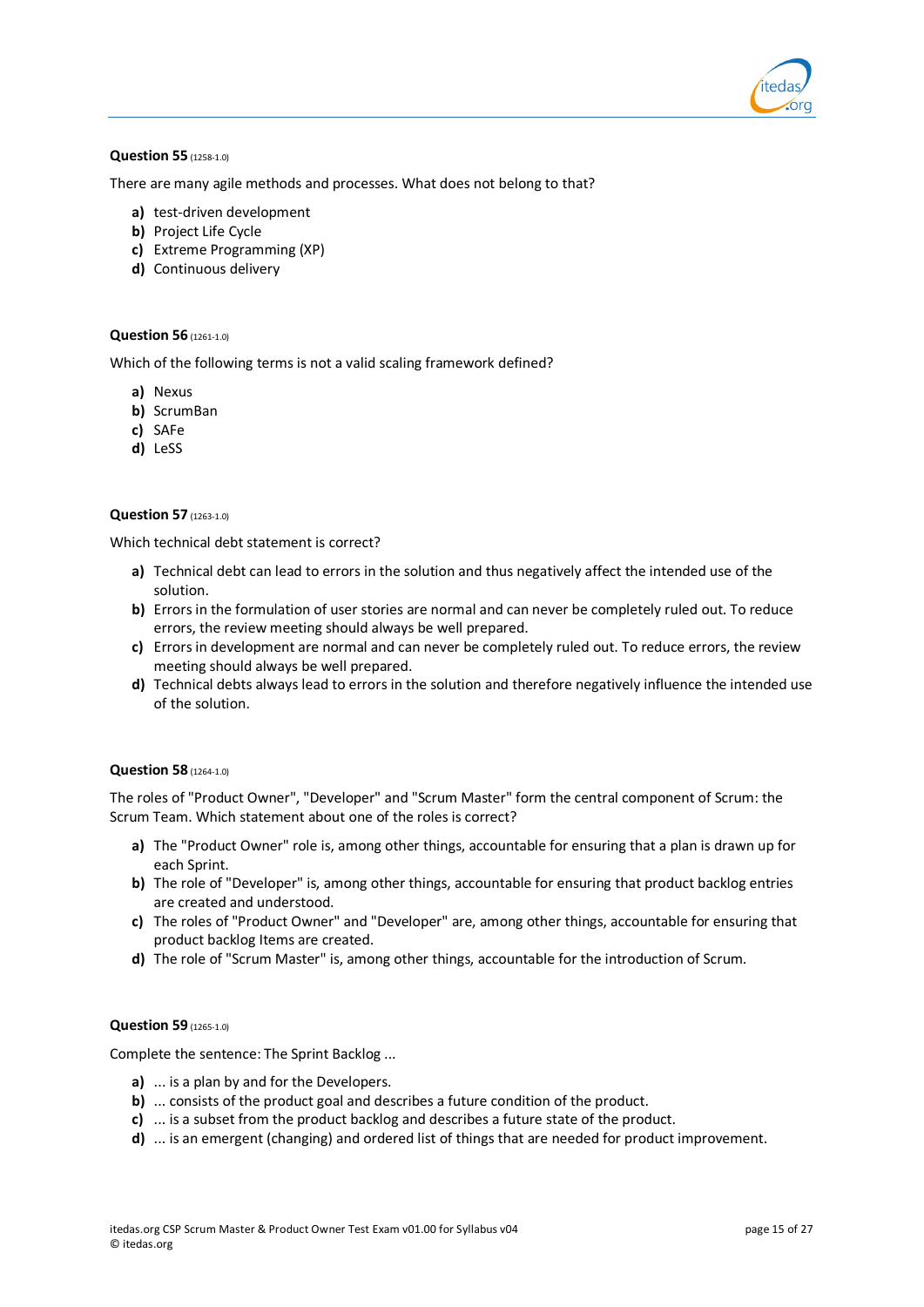

## **Question 60** (1266-1.0)

Which statement is correct?

- **a)** Only the velocity is used to control the Scrum Team.
- **b)** Scrum Teams control themselves.
- **c)** The role of "Scrum Master" is responsible for steering the Scrum Team.
- **d)** The Developers control the Scrum Team through their work.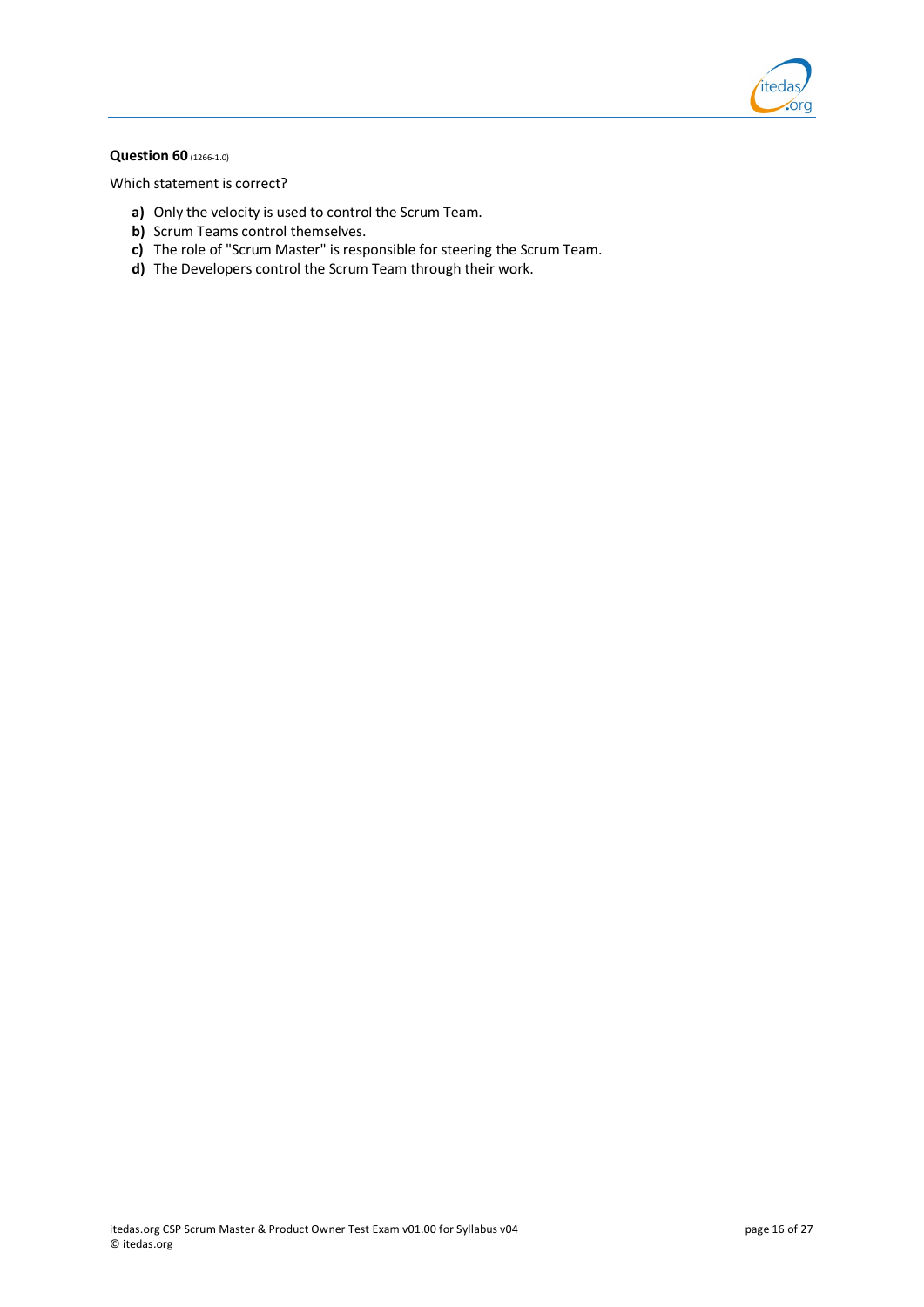

## **ANSWERS AND RATIONALES**

| <b>Question</b>         | A                       | B                       | $\mathbf c$             | D                  |
|-------------------------|-------------------------|-------------------------|-------------------------|--------------------|
| $\mathbf{1}$            |                         | X                       |                         |                    |
| $\overline{\mathbf{c}}$ |                         | $\overline{\mathbf{x}}$ |                         |                    |
| 3                       |                         |                         | X                       |                    |
| 4                       |                         |                         | $\mathsf{x}$            |                    |
| 5                       |                         |                         | $\overline{\mathsf{x}}$ |                    |
| 6                       | X                       |                         |                         |                    |
| 7                       |                         |                         | X                       |                    |
| 8                       |                         |                         | $\overline{\mathbf{x}}$ |                    |
| $\overline{9}$          |                         | X                       |                         |                    |
| 10                      |                         |                         |                         | X                  |
| $\overline{11}$         |                         |                         | X                       |                    |
| $\overline{12}$         |                         |                         |                         | $\bar{\mathbf{x}}$ |
| $\overline{13}$         |                         | X                       |                         |                    |
| $\overline{14}$         | X                       |                         |                         |                    |
| $\overline{15}$         |                         |                         |                         | X                  |
| 16                      | X                       |                         |                         |                    |
| $\overline{17}$         | $\overline{\mathbf{X}}$ |                         |                         |                    |
| 18                      | $\overline{\mathbf{X}}$ |                         |                         |                    |
| 19                      | X                       |                         |                         |                    |
| 20                      |                         |                         |                         | $\pmb{\mathsf{X}}$ |
| 21                      |                         |                         | X                       |                    |
| $\overline{22}$         |                         | X                       |                         |                    |
| $\overline{23}$         | X                       |                         |                         |                    |
| 24                      |                         |                         |                         | X                  |
| 25                      |                         |                         |                         | X                  |
| 26                      |                         |                         |                         | X                  |
| 27                      | X                       |                         |                         |                    |
| 28                      |                         |                         | X                       |                    |
| 29                      |                         |                         | $\overline{\mathbf{x}}$ |                    |
| $\overline{30}$         | X                       |                         |                         |                    |

| Question        | $\boldsymbol{\mathsf{A}}$ | B | $\mathsf{C}$ | D                       |
|-----------------|---------------------------|---|--------------|-------------------------|
| 31              |                           |   |              | X                       |
| 32              |                           | X |              |                         |
| 33              | X                         |   |              |                         |
| 34              |                           |   | X            |                         |
| 35              | X                         |   |              |                         |
| 36              |                           |   |              | X                       |
| $\overline{37}$ | X                         |   |              |                         |
| 38              |                           | X |              |                         |
| 39              |                           |   |              | X                       |
| 40              |                           |   |              | $\overline{\mathbf{x}}$ |
| 41              | X                         |   |              |                         |
| 42              |                           | X |              |                         |
| 43              |                           |   |              | X                       |
| 44              |                           |   |              | $\overline{\mathbf{x}}$ |
| $\overline{45}$ |                           |   |              | $\overline{\mathbf{x}}$ |
| 46              |                           | X |              |                         |
| 47              |                           | X |              |                         |
| 48              |                           |   | X            |                         |
| 49              |                           |   | X            |                         |
| 50              |                           |   |              | X                       |
| 51              | X                         |   |              |                         |
| 52              | X                         |   |              |                         |
| 53              |                           | X |              |                         |
| 54              | X                         |   |              |                         |
| 55              |                           | X |              |                         |
| 56              |                           | X |              |                         |
| 57              | X                         |   |              |                         |
| 58              |                           |   |              | X                       |
| 59              | X                         |   |              |                         |
| 60              |                           | X |              |                         |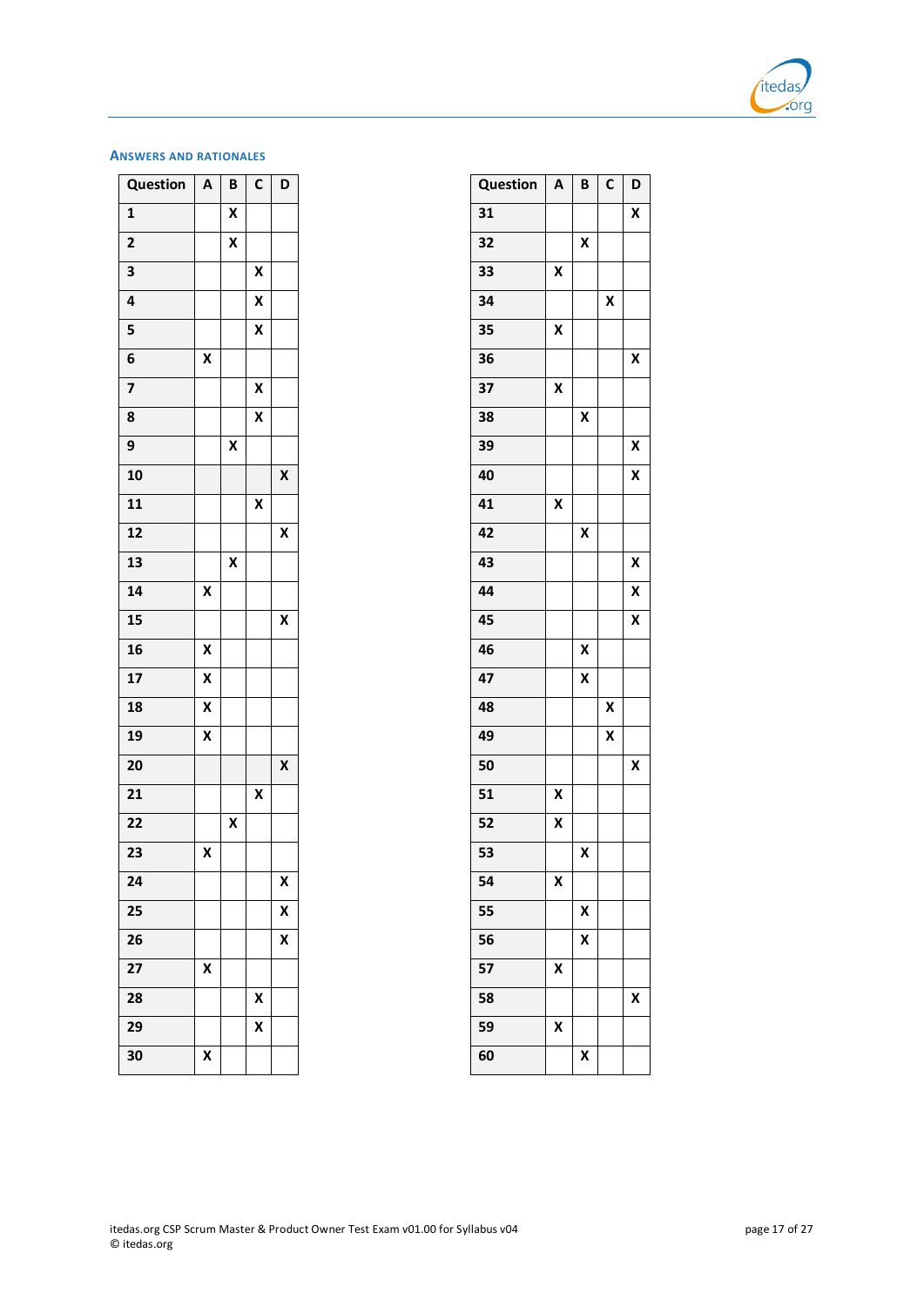

## **Question 1** (1001-1.0)

**a)** Incorrect. [The Scrum Guide ™, Nov 2020]: Scrum is neither a process nor a technique, but a framework.

**b) Correct.** [The Scrum Guide ™, Nov 2020]: Scrum is a framework for developing and maintaining complex products or a framework within which people can tackle complex, adaptive tasks.

**c)** Incorrect. [The Scrum Guide ™, Nov 2020]: Scrum is not a guide, but a framework.

**d)** Incorrect. [The Scrum Guide™, Nov 2020]: Scrum is neither a process nor a technique, but a framework.

## **Question 2** (1010-1.0)

**a)** Incorrect. Open communication is of little use without a common understanding of what is being communicated.

## **b) Correct.**

**c)** Incorrect. The workflow and the resulting work must be visible both to those who do the work and to those who receive the work.

**d)** Incorrect. The workflow and the resulting work must be visible both to those who do the work and to those who receive the work.

## **Question 3** (1012-1.0)

**a)** Incorrect. All Scrum artifacts (product backlog, Sprint backlog and increment) as well as the progress in relation to the achievement of the Sprint goal must be checked regularly.

**b)** Incorrect. All Scrum artifacts (product backlog, Sprint Backlog and Increment) as well as the progress in relation to the achievement of the Sprint goal must be checked regularly.

## **c) Correct.**

**d)** Incorrect. All Scrum artifacts (product backlog, Sprint backlog and increment) as well as the progress in relation to the achievement of the Sprint goal must be checked regularly.

## **Question 4** (1020-1.1)

**a)** Incorrect. Only the requirements that are to be implemented in one of the next Sprints should be small enough.

**b)** Incorrect. The user stories belonging to a theme (or to an epic) can fulfil very different usage levels. Only the entirety of all backlog entries is the basis for the benefit of the theme (or the epic). **c) Correct.**

**d)** Incorrect. This goes against the spirit of an adaptive approach.

## **Question 5** (1022-1.0)

**a)** Incorrect. It is not individual increments that are planned, but the work that can be done in the next Sprint. The focus is on what can be achieved and not whether a specific / desired increment can be created.

**b)** Incorrect. See explanation for answer A.

**c) Correct.** The work is planned for the next Sprint.

**d)** Incorrect. The work is planned for the next Sprint.

## **Question 6** (1023-1.0)

**a) Correct.** It is not individual increments that are planned, but the work that can be done in the next Sprint. The focus is on what work can be done, and not whether a specific/desired increment can be created in the next Sprint.

**b)** Incorrect. The work, i.e. the user stories to be implemented in the next Sprint, is planned.

**c)** Incorrect. The work, i.e. the user stories to be implemented in the next Sprint, is planned.

**d)** Incorrect. The work, i.e. the user stories to be implemented in the next Sprint, is planned.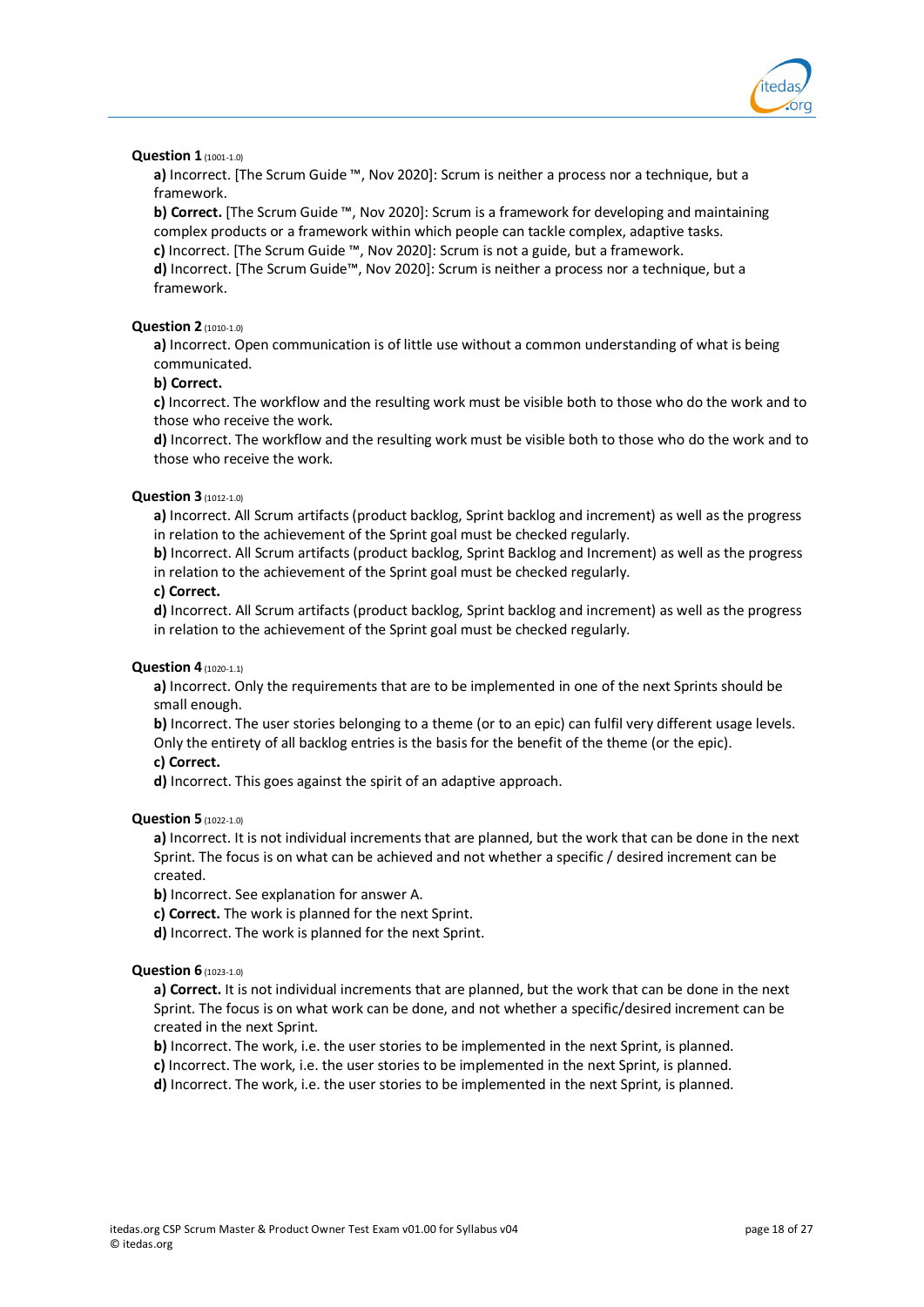

## **Question 7** (1026-1.0)

**a)** Incorrect. Among other things, the question of how the selected work should be done should be addressed.

**b)** Incorrect. Among other things, the question of how the selected work should be done should be addressed.

**c) Correct.**

**d)** Incorrect. Among other things, the question of how the selected work should be done should be addressed.

## **Question 8** (1028-1.0)

**a)** Incorrect. This is done in consultation between the Product Owner and the Developers. **b)** Incorrect. This is done in consultation between the Product Owner and the Developers. **c) Correct.** According to the Scrum Guide™, the product backlog entries are negotiated between the Product Owner and the development team. The customer and the relevant stakeholders do not take part in the planning meeting and are represented by the Product Owner, who is also responsible for the product's success.

**d)** Incorrect. This is done in consultation between the Product Owner and the Developers.

## **Question 9** (1031-1.0)

**a)** Incorrect. The agreement takes place between the Product Owner and the Developer.

**b) Correct.**

**c)** Incorrect. The agreement takes place between the Product Owner and the Developer.

**d)** Incorrect. The agreement takes place between the Product Owner and the Developer.

## **Question 10** (1033-1.2)

**a)** Incorrect. The thesis is incorrect, as the type of technical implementation should be decided as far as possible by the Developers.

**b)** Incorrect. The thesis is incorrect, as the type of technical implementation should be decided as far as possible by the Developers.

**c)** Incorrect. The thesis is incorrect, as the type of technical implementation should be decided as far as possible by the Developers.

## **d) Correct.**

## **Question 11** (1034-1.0)

**a)** Incorrect. The Developers create a forecast (= selection of user stories) about the functionality that can be developed in the Sprint.

**b)** Incorrect. The Product Owner describes the goal to be achieved with the Sprint.

## **c) Correct.**

**d)** Incorrect. The scrum master supports the selection of the Sprint backlog. Obstacles regarding the achievement of the Sprint goal are visible in the context of the selection of the Sprint backlog and discussed in the Scrum Team.

## **Question 12** (1035-1.0)

**a)** Incorrect. The Developers as a whole team are responsible for the implementation of all selected work.

**b)** Incorrect. The Developers as a whole team are responsible for the implementation of all selected work.

**c)** Incorrect. The Developers as a whole team are responsible for the implementation of all selected work.

**d) Correct.**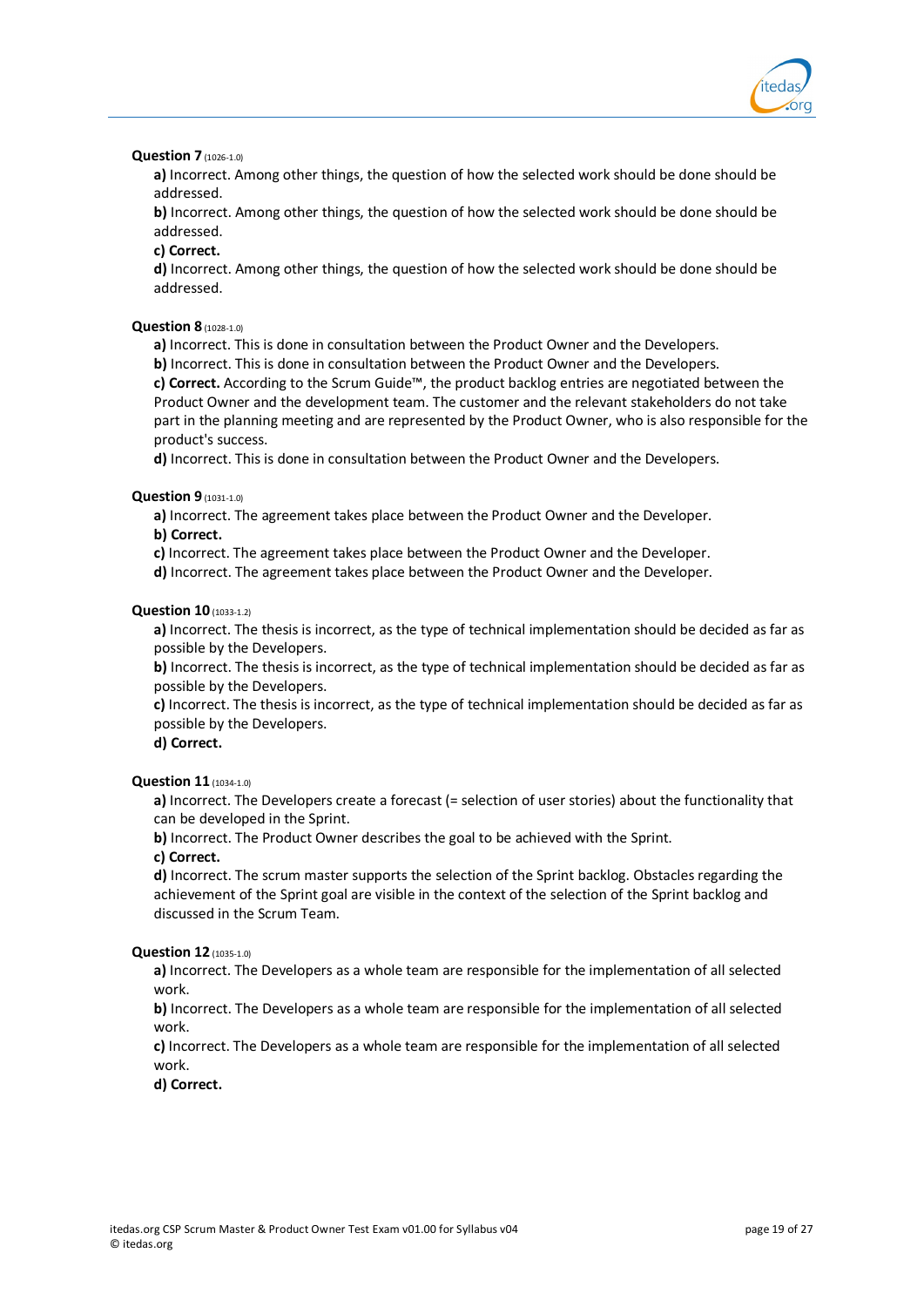

## **Question 13** (1041-1.0)

**a)** Incorrect. This is the responsibility of the scrum master so that all other team members can concentrate on their work.

## **b) Correct.**

**c)** Incorrect. This is the responsibility of the scrum master so that all other team members can concentrate on their work.

**d)** Incorrect. This is the responsibility of the Scrum Master so that all other team members can concentrate on their work.

## **Question 14** (1043-1.0)

**a) Correct.** The retrospective serves to find ways to improve processes.

**b)** Incorrect. As part of Sprint reviews, everyone involved can come up with new ideas that make it necessary to adapt the product backlog.

**c)** Incorrect. As part of the Sprint planning, all those involved can come up with new ideas that make it necessary to adapt the product backlog.

**d)** Incorrect. Here too, all those involved can come up with new ideas that make it necessary to adapt the product backlog.

## **Question 15** (1044-1.0)

**a)** Incorrect. If the selected Sprint time horizon is too long, the definition of the result can change, the complexity increases and the risk increases.

**b)** Incorrect. If the selected Sprint time horizon is too great, the definition of the result can change, the complexity increases and the risk increases.

**c)** Incorrect. If the selected Sprint time horizon is too long, the definition of the result can change, the complexity increases and the risk increases.

**d) Correct.** If the selected Sprint time horizon is too great, the definition of the result can change, the complexity increases and the risk increases.

## **Question 16** (1046-1.0)

**a) Correct.** Unfinished user stories are not counted.

**b)** Incorrect. See explanation for answer A.

**c)** Incorrect. The speed at which the next Sprint should be planned cannot be answered from the information in the question.

**d)** Incorrect. The speed at which the next Sprint should be planned cannot be answered from the information in the question.

#### **Question 17** (1049-1.0)

**a) Correct.** The retrospective serves to find ways to improve the processes in the Scrum Team. External stakeholders are only allowed if they are explicitly invited.

**b)** Incorrect. In some cases, certain stakeholders can be helpful in the retrospective.

**c)** Incorrect. The entire Scrum Team, including the Scrum master and Product Owner, always takes part in a retrospective.

**d)** Incorrect. The entire Scrum Team always takes part in a retrospective.

## **Question 18** (1050-1.0)

**a) Correct.**

**b)** Incorrect. The Sprint retrospective serves that purpose.

**c)** Incorrect. The Sprint retrospective serves that purpose.

**d)** Incorrect. The event that was asked about is the Sprint Retrospective. The statement itself is correct.

## **Question 19** (1055-1.0)

**a) Correct.** A Scrum of Scrums is used to synchronize individual Scrum Teams working on a product.

**b)** Incorrect. A Scrum of Scrums is used to synchronize individual Scrum Teams working on a product.

**c)** Incorrect. A Scrum of Scrums is used to synchronize individual Scrum Teams working on a product.

**d)** Incorrect. A Scrum of Scrums is used to synchronize individual Scrum Teams working on a product.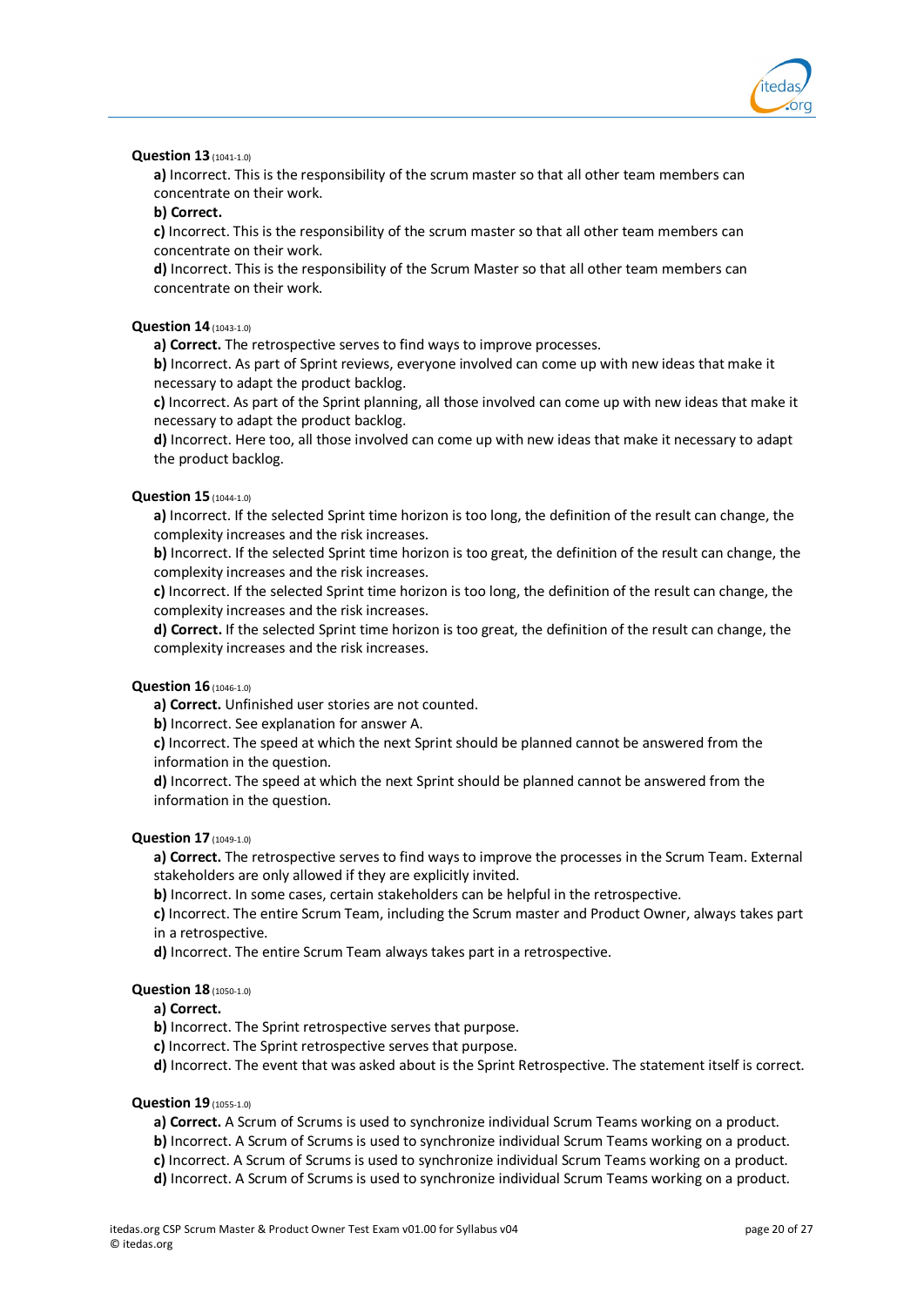

**Question 20** (1061-1.0)

- **a)** Incorrect.
- **b)** Incorrect.
- **c)** Incorrect.
- **d) Correct.**

## **Question 21** (1064-1.2)

**a)** Incorrect. Only the Developers appreciate the user stories.

**b**) Incorrect. As the range between the smallest and largest rating is very large, this indicates that there is a need for clarification in the development team.

**c) Correct.**

**d)** Incorrect. Only the Developers appreciate the user stories.

## **Question 22** (1067-1.0)

**a)** Incorrect. The DoD is intended, among other things, to ensure that no tests are forgotten.

**b) Correct.**

**c)** Incorrect. The DoD is intended, among other things, to ensure that no tests are forgotten.

**d)** Incorrect. The DoD is intended, among other things, to ensure that no tests are forgotten.

## **Question 23** (1069-1.0)

## **a) Correct.**

**b)** Incorrect. In a DoR one would find, among other things, the aspect of whether no blocking dependencies were recognized.

**c)** Incorrect. In a DoR one would find, among other things, the aspect of whether no blocking dependencies were recognized.

**d)** Incorrect. In a DoR one would find, among other things, the aspect of whether no blocking dependencies were recognized.

## **Question 24** (1084-1.0)

**a)** Incorrect. The statement is correct, but wrong in terms of the question. In terms of the question, the statement that escaped defects can always be prevented is correct.

**b)** Incorrect. The statement is correct, but wrong in terms of the question. In terms of the question, the statement that escaped defects can always be prevented is correct.

**c)** Incorrect. The statement is correct, but wrong in terms of the question. In terms of the question, the statement that escaped defects can always be prevented is correct. **d) Correct.**

## **Question 25** (1085-1.0)

**a)** Incorrect. It should be tested as often as possible.

**b)** Incorrect. It should be tested as often as possible.

**c)** Incorrect. It should be tested as often as possible.

**d) Correct.**

## **Question 26** (1113-1.0)

**a)** Incorrect. Closely interwoven user stories complicate, among other things, estimating the individual user stories.

**b)** Incorrect. Closely interwoven user stories complicate, among other things, estimating the individual user stories.

**c)** Incorrect. Closely interwoven user stories complicate, among other things, estimating the individual user stories.

**d) Correct.**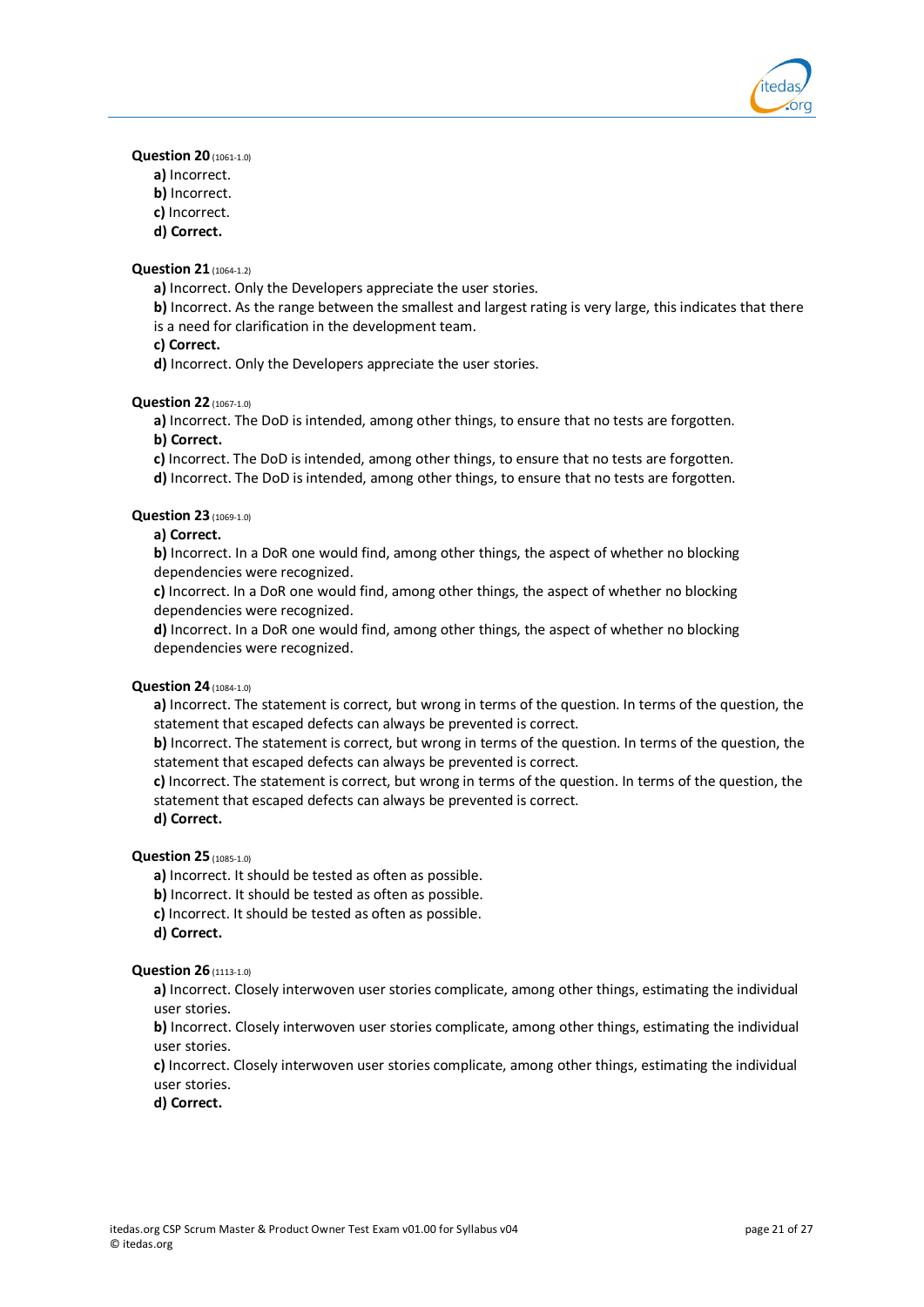

## **Question 27** (1115-1.0)

**a) Correct.** The change in the Sprint duration must not be based on individual incidents, as otherwise the cadence can get lost, the Scrum Team (especially the Developers) get out of step and perform poorly.

**b)** Incorrect. The change in the Sprint duration must not be based on individual incidents, as otherwise the cadence can get lost, the Scrum Team (especially the Developers) get out of step and perform worse.

**c)** Incorrect. The change in the Sprint duration must not be based on individual incidents, as otherwise the cadence can get lost, the Scrum Team (especially the Developers) get out of step and perform worse.

**d)** Incorrect. The change in the Sprint duration must not be based on individual incidents, as otherwise the cadence can get lost, the Scrum Team (especially the Developers) get out of step and perform worse.

## **Question 28** (1118-1.0)

**a)** Incorrect. Scrum Teams organize themselves.

**b)** Incorrect. The Developers should concentrate as much as possible on their work and not deal with such topics - especially since this "accountability" at least severely affects the sense and purpose of using story points.

## **c) Correct.**

**d)** Incorrect. The Scrum Master is the right contact.

## **Question 29** (1119-1.0)

**a)** Incorrect. There is only one Product Owner in a Scrum Team.

**b)** Incorrect. There is only one Product Owner in a Scrum Team.

**c) Correct.** There is only one Product Owner in a Scrum Team.

**d)** Incorrect. There is only one Product Owner in a Scrum Team.

## **Question 30** (1121-1.1)

## **a) Correct.**

**b)** Incorrect. The choice of the estimation method for determining the implementation effort cannot be determined by the Product Owner.

**c)** Incorrect. The choice of the estimation method for determining the implementation effort cannot be determined by the Product Owner.

**d)** Incorrect. The choice of the estimation method for determining the implementation effort cannot be determined by the Product Owner.

## **Question 31** (1123-1.0)

**a)** Incorrect. This can happen once, but it is no reason to cancel a Sprint.

**b)** Incorrect. See explanation for answer D.

**c)** Incorrect. The decision is made by the Developers and results, among other things, from the definition of done.

**d) Correct.** Only the Product Owner has the right to cancel a Sprint if he sees that achieving the Sprint goal no longer makes sense.

## **Question 32** (1126-1.0)

- **a)** Incorrect.
- **b) Correct.**
- **c)** Incorrect.
- **d)** Incorrect.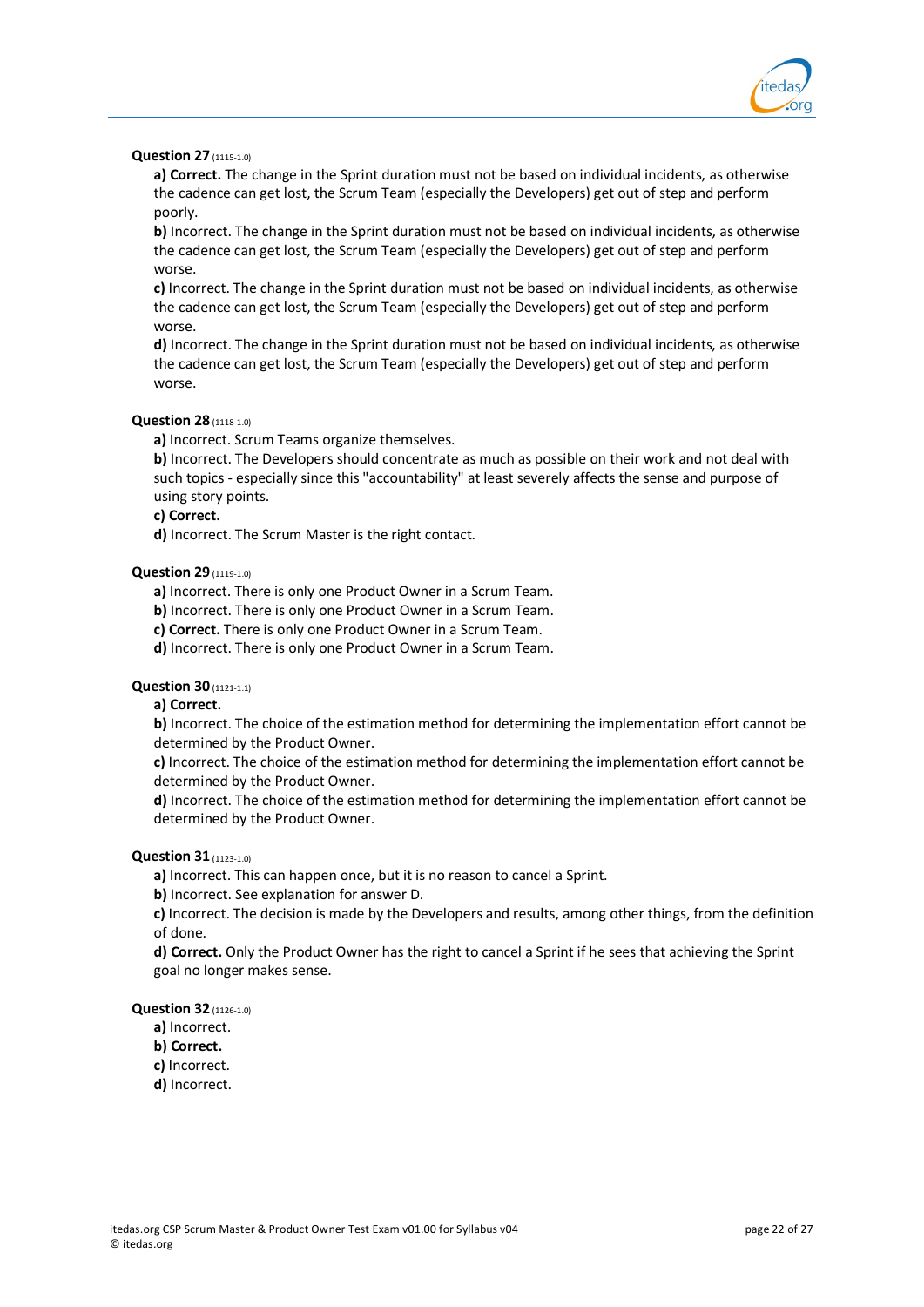

**Question 33** (1130-1.2)

**a) Correct.** This statement provides the real reason why these funds are used. Based on this statement, a Scrum Team can also find other suitable means of self-control.

**b)** Incorrect. Although this statement is correct, it does not contain any justification for what purpose these funds are used.

**c)** Incorrect. Although this statement is correct, it does not contain any justification for what purpose these funds are used.

**d)** Incorrect. Both serve the self-organization of the Scrum Team.

**Question 34** (1134-1.0)

**a)** Incorrect. There is no such level.

**b)** Incorrect.

**c) Correct.** The development of the product vision is part of the product planning.

**d)** Incorrect.

## **Question 35** (1135-1.1)

**a) Correct.** A product vision must always be coordinated with the key stakeholders.

**b)** Incorrect. If the key stakeholders are not involved, the project will always lack the necessary support in the form of money, resources and / or support.

**c)** Incorrect. This approach contradicts an agile approach.

**d)** Incorrect. It can also be useful to bring an experienced Scrum Master on board at an early stage. However, this cannot be a substitute for the necessary coordination with key stakeholders.

#### **Question 36** (1144-1.0)

**a)** Incorrect. The statement is correct and serves to achieve the necessary balance between predictions ("guessing") and adjusting ("chaos").

**b)** Incorrect. Even if the Sprint length in Scrum is limited to one month, that does not mean that the Product Owner does not think ahead. Rather, the person in the role of Product Owner must pursue a longer-term release planning.

**c)** Incorrect.

**d) Correct.**

## **Question 37** (1148-1.0)

**a) Correct.** The day-to-day coordination takes place within the Developer and with the support of the Scrum Master. The Product Owner can be present as a silent witness.

**b)** Incorrect.

**c)** Incorrect.

**d)** Incorrect.

## **Question 38** (1149-1.0)

**a)** Incorrect.

**b) Correct.** The Product Owner must have the technical, personal and organizational competence (and have the courage) to make or bring about the necessary decisions.

**c)** Incorrect.

**d)** Incorrect. This answer describes the role of a proxy Product Owner, which can be necessary in such situations. The Product Owner must always be on the client side, otherwise there is no guarantee that he can make the necessary decisions directly.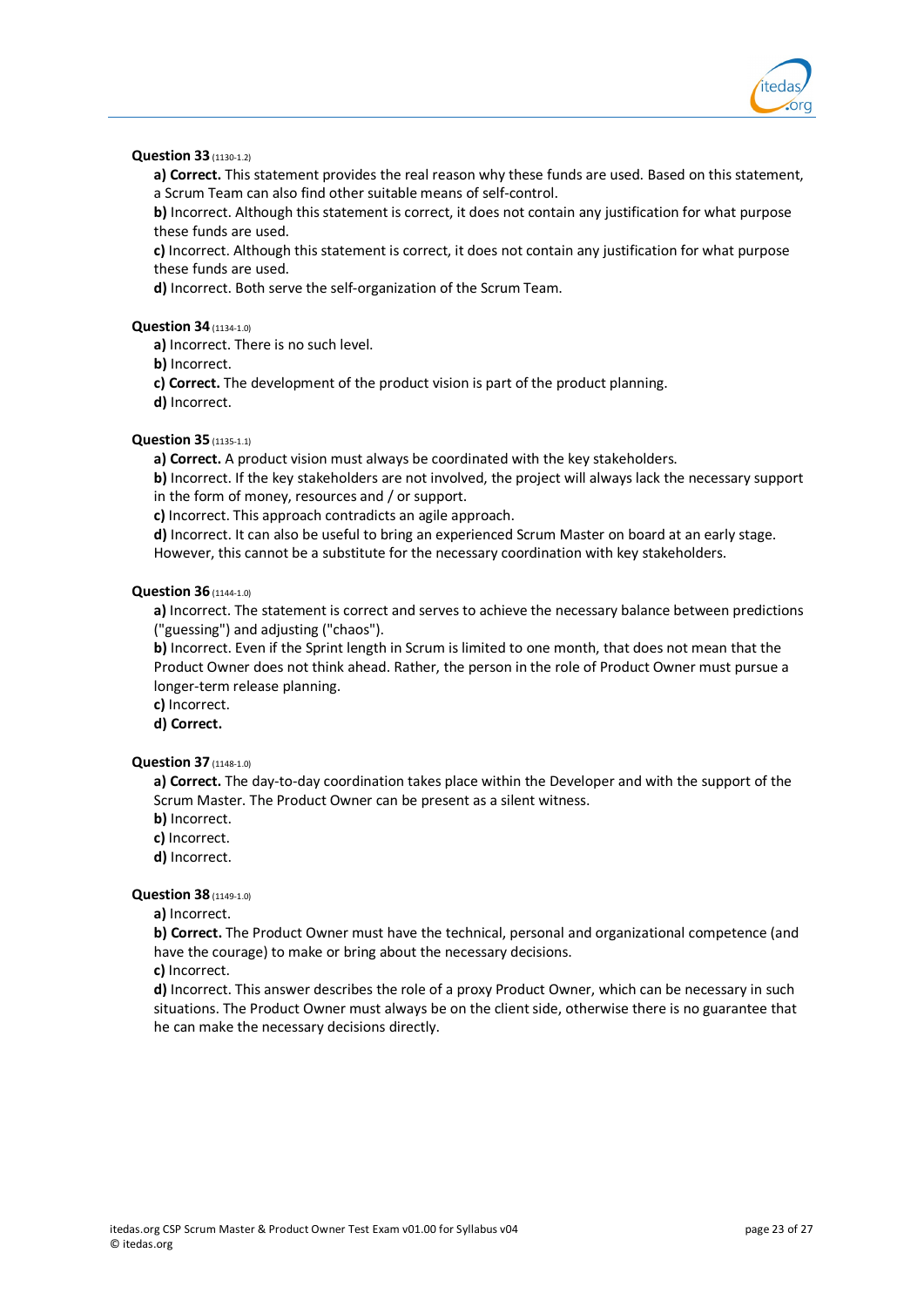

## **Question 39** (1153-1.0)

**a)** Incorrect. The DoR offers the best security that only those elements are included in the Sprint backlog that can be processed. However, this alone does not ensure that the Sprint planning runs efficiently. **b)** Incorrect. Without a DoR, points during the conversation could be overlooked that could make processing difficult or impossible. There is therefore a great risk that certain user stories cannot be completed in the Sprint as planned.

**c)** Incorrect. Without a DoR, points during the conversation could be overlooked that could make processing difficult or impossible. This means that there is a high risk that certain user stories cannot be completed in the Sprint as planned.

**d) Correct.**

## **Question 40** (1159-1.0)

**a)** Incorrect. There may be items in a product backlog that are non-negotiable. This includes, among other things, legal regulations.

**b)** Incorrect. The priorities of the backlog entries are based on their usefulness and not on the skills of the Developer.

**c)** Incorrect. The independence of the entries ensures that the backlog entries can be estimated independently of one another and prioritized according to their usefulness. Independence is therefore a prerequisite for the necessary prioritization.

**d) Correct.** The prioritization enables the Developers to be controlled so that they can always work on the user stories with the greatest benefit.

## **Question 41** (1162-1.0)

**a) Correct.** The acronym INVEST applies to the individual user stories.

**b)** Incorrect.

- **c)** Incorrect.
- **d)** Incorrect. The statement has no discernible relationship to the question.

## **Question 42** (1163-1.0)

**a)** Incorrect. Not every user story has to go into live operation immediately after the test. In addition, there are also user stories (so-called spikes) that are only implemented with the aim of being able to acquire sufficient knowledge as a basis for certain decisions.

**b) Correct.** A development effort is only justified for stories that generally show a value.

**c)** Incorrect. Although this statement is desirable, it does not apply to the subject of the requirements for independence according to the acronym INVEST. Each user story should be as independent as possible from other user stories so that it can be implemented when it is needed.

**d)** Incorrect. Changes to requirements CANNOT be made at any time. They need to be coordinated as a team and the Sprint goal must not be jeopardized.

## **Question 43** (1165-1.0)

**a)** Incorrect. Answer D gives more detailed information about the Sprint backlog.

- **b)** Incorrect. Answer D gives more detailed information about the Sprint backlog.
- **c)** Incorrect. The term "product goal" does not exist in Scrum.
- **d) Correct.** The statement gives the best information about the purpose of the Sprint backlog.

## **Question 44** (1166-1.0)

**a)** Incorrect. User stories also exist purely to acquire knowledge for certain stakeholders.

- **b)** Incorrect. User stories also exist purely to acquire knowledge for certain stakeholders.
- **c)** Incorrect. There is no certainty whether it will be delivered in the next Sprint.
- **d) Correct.**

## **Question 45** (1231-1.0)

**a)** Incorrect. The entire Scrum Team works out the Sprint goal together.

- **b)** Incorrect. The entire Scrum Team works out the Sprint goal together.
- **c)** Incorrect. The entire Scrum Team works out the Sprint goal together.
- **d) Correct.**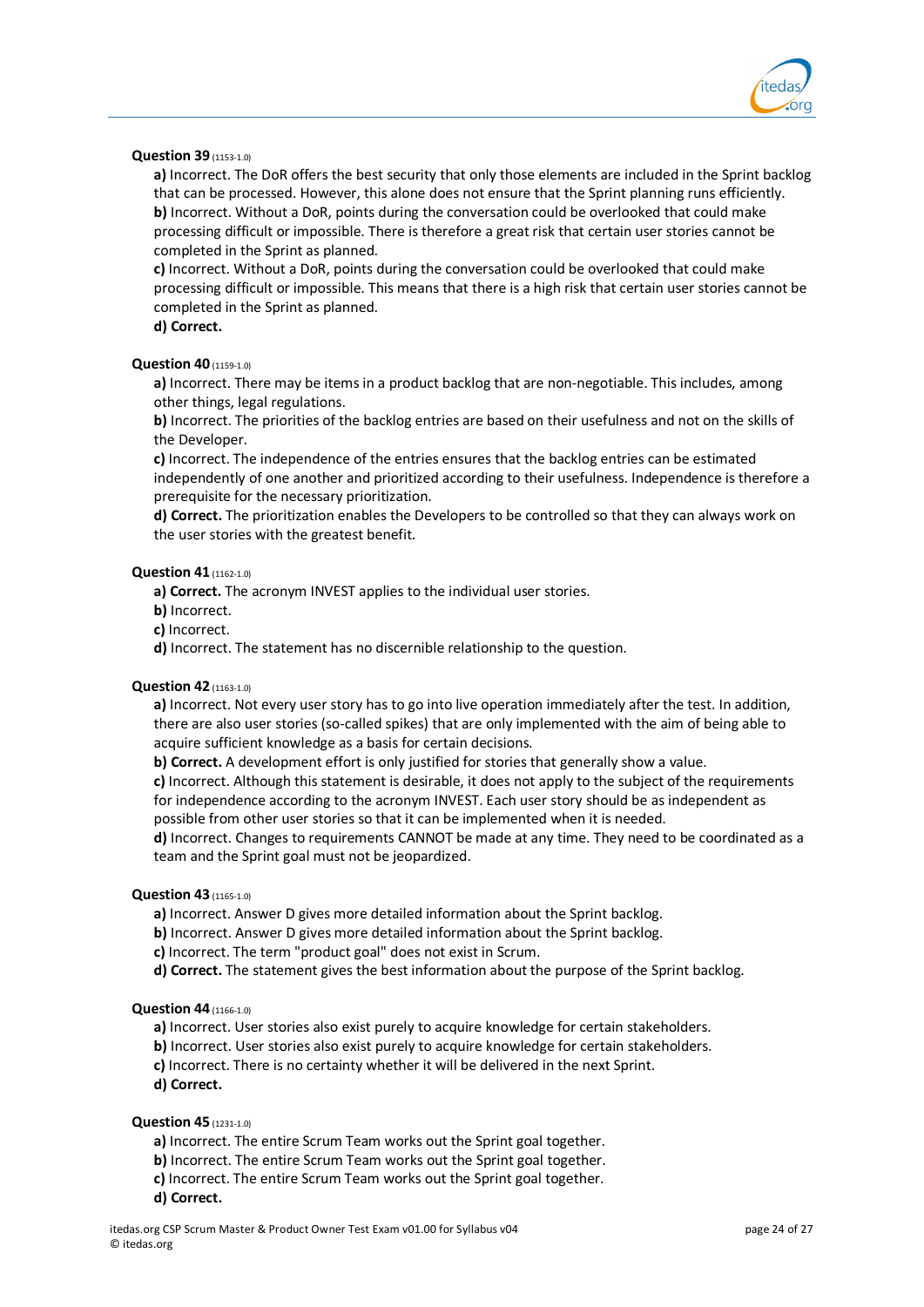

## **Question 46** (1232-1.0)

**a)** Incorrect. The following events are defined in Scrum: Sprint Planning, Sprint Review, Daily Scrum, Sprint Retrospective, Sprint.

## **b) Correct.**

**c)** Incorrect. The following events are defined in Scrum: Sprint planning, Sprint review, daily scrum, Sprint retrospective, Sprint.

**d)** Incorrect. The following events are defined in Scrum: Sprint planning, Sprint review, daily scrum, Sprint retrospective, Sprint.

## **Question 47** (1234-1.0)

**a)** Incorrect. The aim of an MMP is to provide a basic range of desired functionalities to deliver initial business value.

## **b) Correct.**

**c)** Incorrect. The aim of an MMP is to provide a basic range of desired functionalities to deliver initial business value.

**d)** Incorrect. The aim of an MMP is to provide a basic range of desired functionalities to deliver initial business value.

## **Question 48** (1236-1.0)

**a)** Incorrect. Since the requirements (scope) are stipulated by law, they are non-negotiable. Therefore, one should preferably choose a classic project approach.

**b)** Incorrect. Since the requirements (scope) are stipulated by law, they are non-negotiable. Therefore, one should preferably choose a classic project approach.

## **c) Correct.**

**d)** Incorrect. Since the requirements (scope) are stipulated by law, they are non-negotiable. Therefore, one should preferably choose a classic project approach.

## **Question 49** (1243-1.0)

**a)** Incorrect. Identifying the scope of the product is important so that the framework conditions to be observed for product development are clear from the start.

**b)** Incorrect. Identifying the scope of the product is important so that the framework conditions to be observed for product development are clear from the start.

## **c) Correct.**

**d)** Incorrect. Identifying the scope of the product is important so that the framework conditions to be observed for product development are clear from the start.

## **Question 50** (1244-1.0)

**a)** Incorrect. The product goal describes a future scope of the product and thus the long-term goal for the Scrum Team.

**b)** Incorrect. The product goal describes a future scope of the product and thus the long-term goal for the Scrum Team.

**c)** Incorrect. The product goal describes a future scope of the product and thus the long-term goal for the Scrum Team.

**d) Correct.**

## **Question 51** (1245-1.0)

## **a) Correct.**

**b)** Incorrect. The Sprint Backlog represents only a subset of the requirements (from the product backlog) that are necessary to achieve the product goal.

**c)** Incorrect. The product goal is not located in the Sprint backlog, but rather the product backlog contains the tasks that are required to achieve the product goal.

**d)** Incorrect. The product goal is the basis for determining "WHAT" (-> product backlog) is required to achieve it.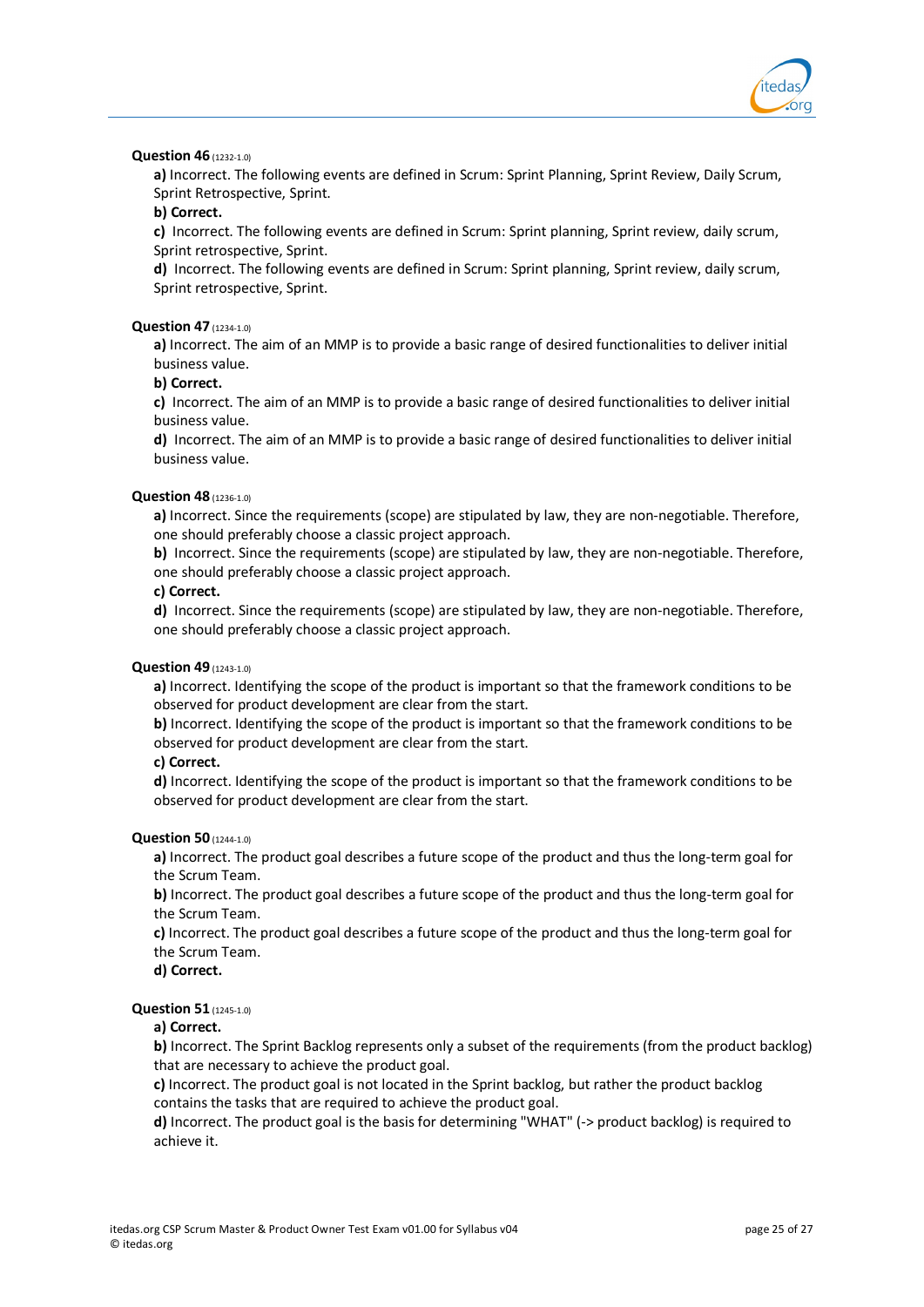

## **Question 52** (1247-1.0)

## **a) Correct.**

**b)** Incorrect. The Sprint goal is the commitment to the Sprint backlog.

**c)** Incorrect. The Sprint goal is the commitment to the Sprint backlog.

**d)** Incorrect. The Sprint goal is the commitment to the Sprint backlog.

## **Question 53** (1253-1.0)

**a)** Incorrect. The C for conversation is intended to indicate that a user story should always be collected and passed on as part of a communication to be able to easily clear up misunderstandings.

## **b) Correct.**

**c)** Incorrect. The C for confirmation should indicate that a user story always includes an acceptance test. The necessary scope of the test is based on the story.

**d)** Incorrect. All 3 Cs must be observed.

## **Question 54** (1257-1.0)

**a) Correct.** Findings gained in one (or after) iteration can lead to changed or new requirements for the product.

**b)** Incorrect. The term iteration is not associated with any particular type of communication. Even if verbal communication is very important in an agile approach, requirements should not only be transmitted verbally (orally).

**c)** Incorrect. Requirements specification is a term from the classic procedure, which is based on the assumption that the requirements change little after the initial survey. The iterative approach assumes that the requirements can change frequently.

**d)** Incorrect. It is very nice when findings from iterations lead to new jobs, but that is not to be understood as an "iterative approach" and is also not dependent on an iterative approach.

## **Question 55** (1258-1.0)

**a)** Incorrect.

**b) Correct.** Even if a project life cycle should be considered after agile development, it is not itself an agile method or an agile process.

**c)** Incorrect.

**d)** Incorrect.

## **Question 56** (1261-1.0)

**a)** Incorrect. Nexus is a valid agile framework.

**b) Correct.** ScrumBan is an artificial word made up of an unspecified mixture of elements from Scrum and Kanban.

**c)** Incorrect. SAFe is a valid agile framework.

**d)** Incorrect. LeSS is a valid agile framework.

## **Question 57** (1263-1.0)

**a) Correct.**

**b)** Incorrect. The implemented user stories are presented to selected stakeholders in the review meeting. The preparation of the review meeting does not play a role in identifying technical debts. **c)** Incorrect. The implemented user stories are presented to selected stakeholders in the review meeting. The preparation of the review meeting does not play a role in identifying technical debts. **d)** Incorrect. Technical debt does not ALWAYS lead to errors in the solution.

## **Question 58** (1264-1.0)

**a)** Incorrect. This applies to the role of "Developer".

- **b)** Incorrect. This applies to the role of "Product Owner".
- **c)** Incorrect. This applies to the role of "Product Owner".
- **d) Correct.**